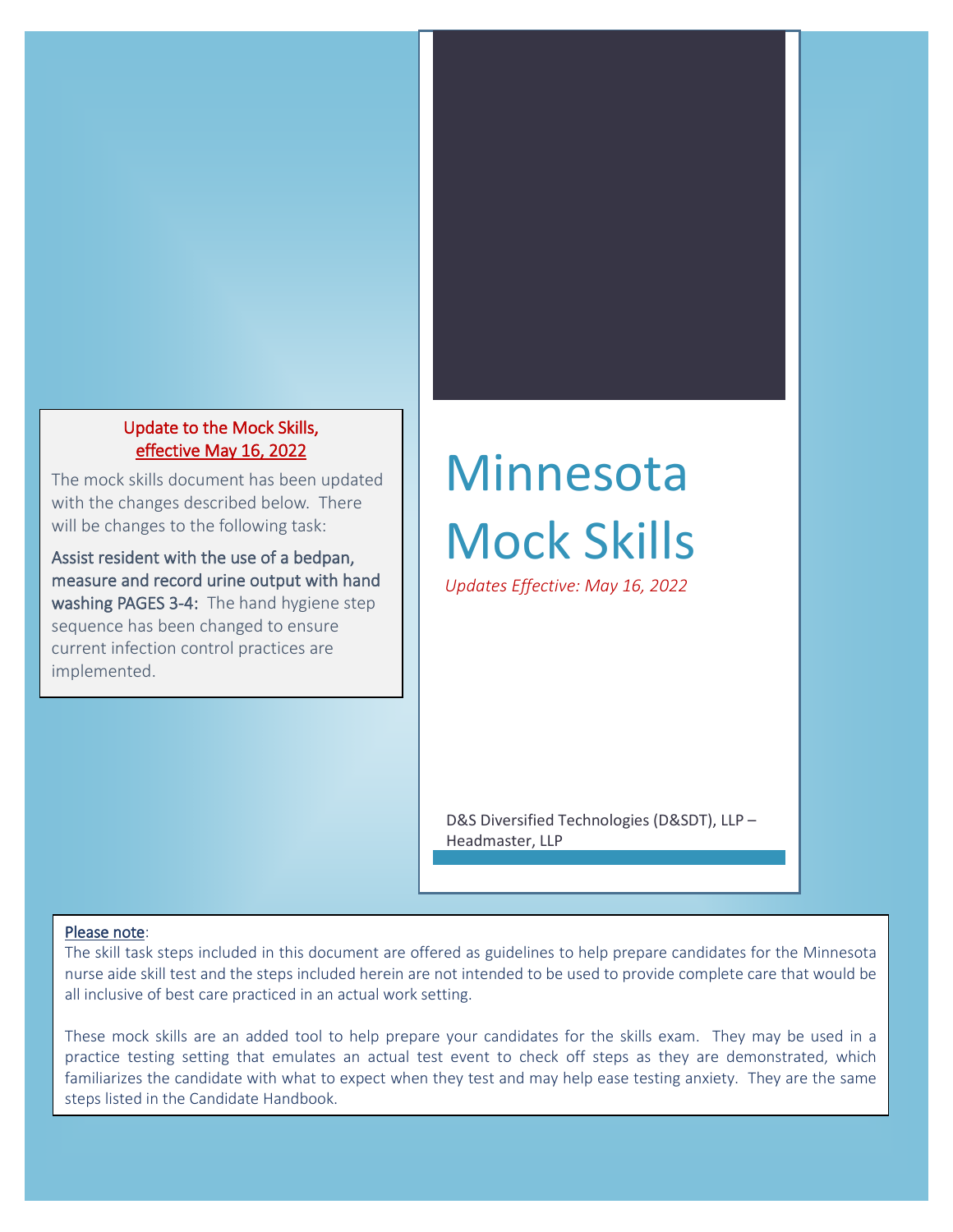## **APPLY A KNEE-HIGH ANTI-EMBOLIC (ELASTIC) STOCKING TO ONE LEG**

| Perform hand hygiene.                                                   |  |
|-------------------------------------------------------------------------|--|
| a. Cover all surfaces of hands with hand sanitizer.                     |  |
| b. Rub hands together until hands are completely dry.                   |  |
| Explain the procedure to the resident. (Speak clearly, directly,        |  |
| maintaining face-to-face contact whenever possible.)                    |  |
| Raise bed height.                                                       |  |
| Provide for privacy.                                                    |  |
| Provide for resident's privacy by only exposing one leg.                |  |
| Roll, gather or turn stocking down inside out to at least the heel.     |  |
| Place foot of stocking over the resident's toes, foot, and heel.        |  |
| Roll OR pull top of stocking over resident's foot, heel and up the leg. |  |
| Move resident's foot and leg gently and naturally avoiding force and    |  |
| over-extension of limb and joints.                                      |  |
| Check toes for possible pressure from stocking.                         |  |
| Adjust stocking as needed.                                              |  |
| Leave resident with stocking that is smooth/wrinkle free.               |  |
| Lower bed, if it was raised.                                            |  |
| Place call light or signal calling device within easy reach of the      |  |
| resident.                                                               |  |
| Maintain respectful, courteous interpersonal interactions at all times. |  |
| Perform hand hygiene.                                                   |  |
| a. Cover all surfaces of hands with hand sanitizer.                     |  |
| b. Rub hands together until hands are completely dry.                   |  |
|                                                                         |  |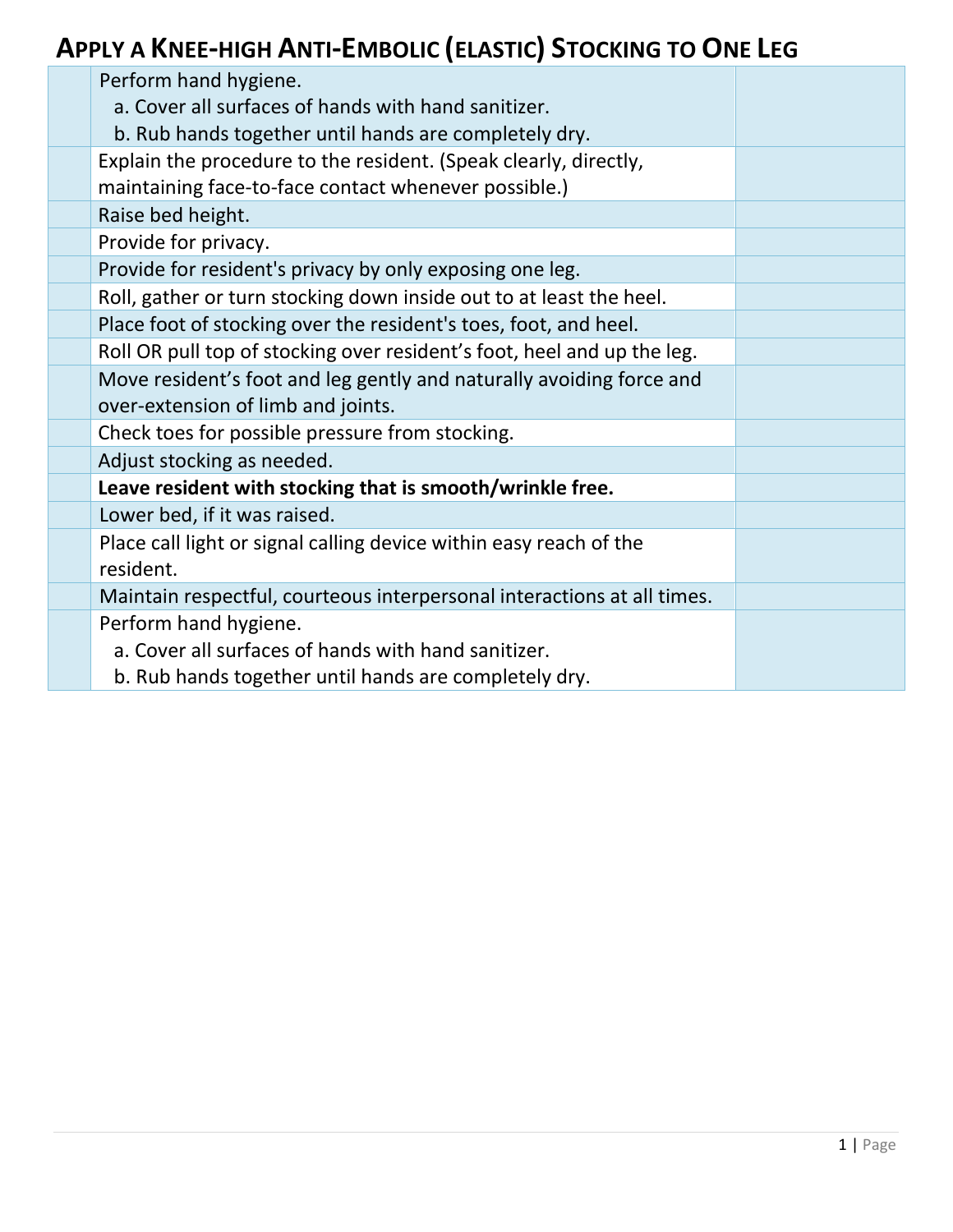#### **ASSIST RESIDENT TO AMBULATE USING A GAIT BELT**

| Perform hand hygiene.                                                                |  |
|--------------------------------------------------------------------------------------|--|
| a. Cover all surfaces of hands with hand sanitizer.                                  |  |
| b. Rub hands together until hands are completely dry.                                |  |
| Provide for privacy.                                                                 |  |
| Explain the procedure to the resident. (Speak clearly, directly,                     |  |
| maintaining face-to-face contact whenever possible.)                                 |  |
| Obtain a gait belt for the resident.                                                 |  |
| Assist resident to put on non-skid shoes/footwear BEFORE assisting to<br>stand.      |  |
| Adjust the bed height to ensure that the resident's feet are flat on the             |  |
| floor when the resident is sitting on the edge of the bed BEFORE                     |  |
| assisting to stand.                                                                  |  |
| Lock bed brakes to ensure resident's safety BEFORE assisting to                      |  |
| stand.                                                                               |  |
| Lock wheelchair brakes to ensure resident's safety.                                  |  |
| Bring resident to a sitting position.                                                |  |
| Place gait belt around resident's waist to stabilize trunk.                          |  |
| Tighten gait belt.                                                                   |  |
| Check gait belt for tightness by slipping fingers between gait belt and<br>resident. |  |
| Ensure resident's safety by standing and positioning self facing the<br>resident.    |  |
| Grasp gait belt on both sides with an upward grasp.                                  |  |
| Bring resident to standing position.                                                 |  |
| Grasp gait belt with one hand and stabilize resident.                                |  |
| Safely ambulate resident at least 10 steps to the wheelchair.                        |  |
| Assist resident to pivot/turn and sit resident in the wheelchair in a                |  |
| controlled manner that ensures safety.                                               |  |
| Use proper body mechanics at all times.                                              |  |
| Remove gait belt.                                                                    |  |
| Place call light or signaling device within easy reach of the resident.              |  |
| Maintain respectful, courteous interpersonal interactions at all times.              |  |
| Perform hand hygiene.                                                                |  |
| a. Cover all surfaces of hands with hand sanitizer.                                  |  |
| b. Rub hands together until hands are completely dry.                                |  |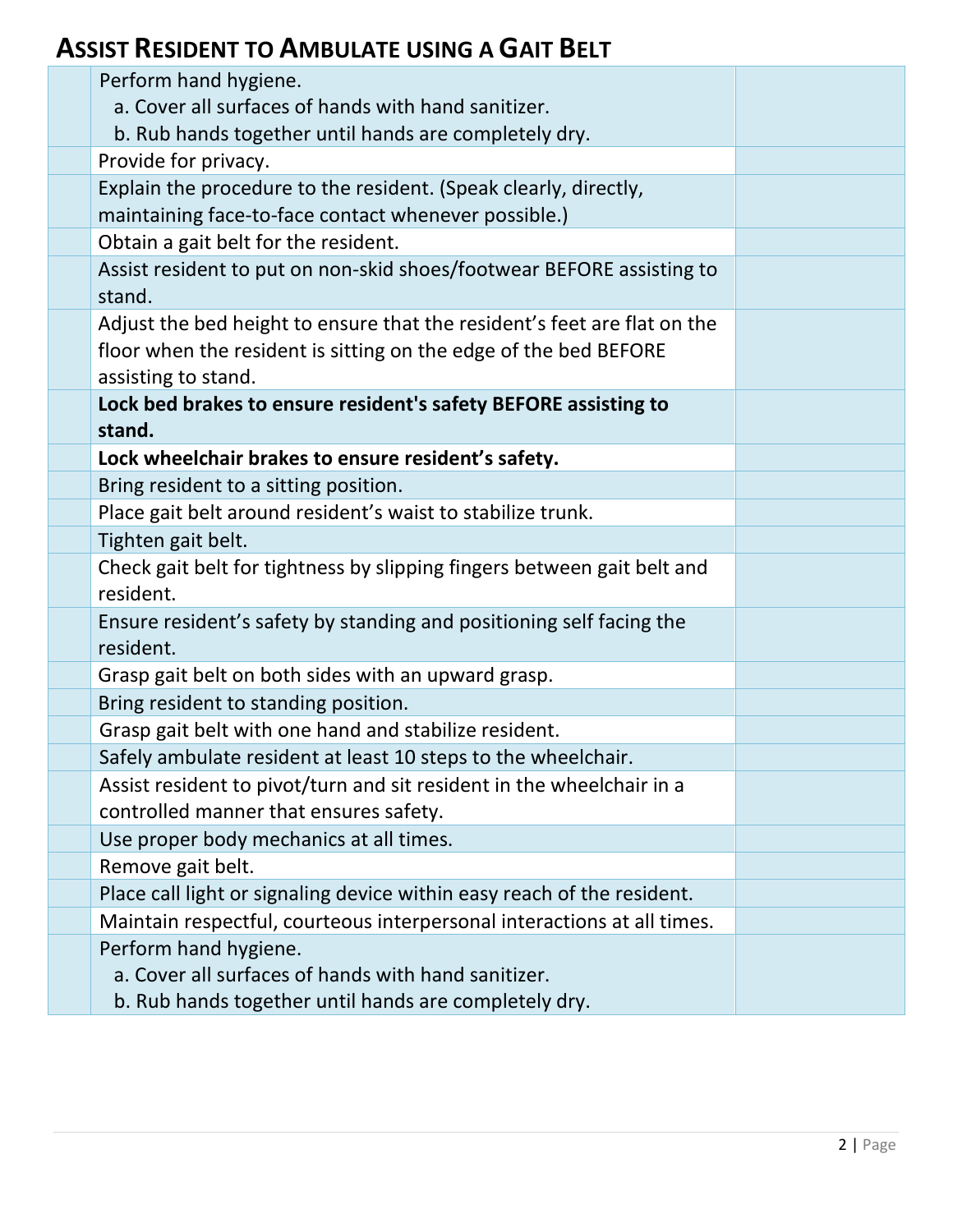## **ASSIST RESIDENT WITH THE USE OF A BEDPAN, MEASURE AND RECORD URINE**

#### **OUTPUT WITH HAND WASHING**

| Perform hand hygiene.                                                                                        |  |
|--------------------------------------------------------------------------------------------------------------|--|
| a. Cover all surfaces of hands with hand sanitizer.                                                          |  |
| b. Rub hands together until hands are completely dry.                                                        |  |
| Explain the procedure to the resident. (Speak clearly, directly,                                             |  |
| maintaining face-to-face contact whenever possible.)                                                         |  |
| Provide for privacy.                                                                                         |  |
| Put on gloves.                                                                                               |  |
| Position resident on bedpan/fracture pan safely and correctly. (Pan                                          |  |
| not upside down, is centered, etc.)                                                                          |  |
| Remove gloves turning inside out as they are removed and dispose.                                            |  |
| Perform hand hygiene.                                                                                        |  |
| a. Cover all surfaces of hands with hand sanitizer.                                                          |  |
| b. Rub hands together until hands are completely dry.                                                        |  |
| AFTER positioning resident on bedpan/fracture pan and removing                                               |  |
| gloves, raise head of bed to comfortable level.                                                              |  |
| Leave tissue within reach of resident.                                                                       |  |
| Leave call light or signaling device within reach of resident.                                               |  |
| Step behind privacy curtain to provide privacy for resident.                                                 |  |
| When the RN Test Observer indicates, candidate returns.                                                      |  |
| Put on gloves.                                                                                               |  |
| Lower the head of the bed BEFORE gently removing bedpan.                                                     |  |
| Hold the bedpan for the RN Test Observer while an unknown                                                    |  |
| quantity of liquid is poured into bedpan.                                                                    |  |
| Place graduate on designated level flat surface.                                                             |  |
| Pour bedpan contents into graduate without spilling or splashing urine<br>outside of the graduate            |  |
| With graduate at eye level, measure output.                                                                  |  |
| Empty equipment used into designated toilet/commode.                                                         |  |
| Rinse equipment used and empty rinse water into designated                                                   |  |
| toilet/commode.                                                                                              |  |
| Return equipment to storage.                                                                                 |  |
| Remove gloves turning inside out as they are removed and dispose.<br><b>BEFORE recording output. REMOVED</b> |  |
| Perform hand hygiene.                                                                                        |  |
| a. Cover all surfaces of hands with hand sanitizer.                                                          |  |
| b. Rub hands together until hands are completely dry.                                                        |  |
|                                                                                                              |  |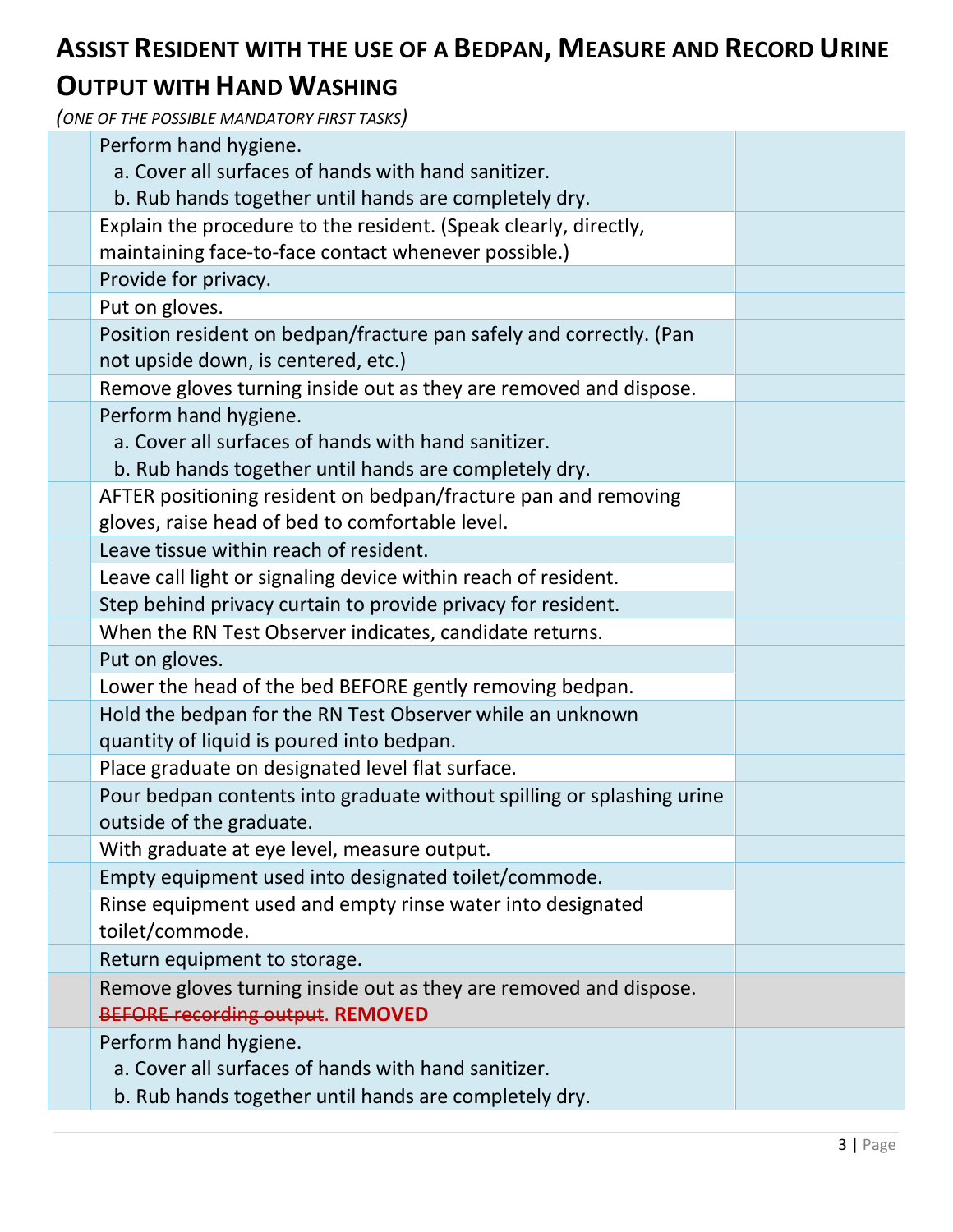| Wash/assist resident to wash and dry hands with soap and water.          |  |
|--------------------------------------------------------------------------|--|
| Place soiled linen in designated laundry hamper.                         |  |
| Perform hand hygiene BEFORE recording output. NEW STEP ADDED             |  |
| a. Cover all surfaces of hands with hand sanitizer.                      |  |
| b. Rub hands together until hands are completely dry.                    |  |
| Record output in ml's on the previously signed recording form.           |  |
| Candidate's recorded measurement is within 25ml's of RN Test             |  |
| Observer's reading.                                                      |  |
| Place call light or signaling device within easy reach of the resident.  |  |
| Maintain respectful, courteous interpersonal interactions at all times.  |  |
| Turn on water.                                                           |  |
| Wet hands and wrists thoroughly.                                         |  |
| Apply soap to hands.                                                     |  |
| Rub hands together using friction with soap.                             |  |
| Scrub/wash hands together for at least twenty (20) seconds with          |  |
| soap.                                                                    |  |
| Scrub/wash with interlace fingers pointing downward with soap.           |  |
| Wash all surfaces of hands with soap.                                    |  |
| Wash wrists with soap.                                                   |  |
| Clean fingernails by rubbing fingertips against palm of the opposite     |  |
| hand.                                                                    |  |
| Rinse fingers, hands and wrists thoroughly under running water with      |  |
| fingers pointed downward.                                                |  |
| Starting at the fingertips, dry fingers, hands and wrists on clean paper |  |
| towel(s).                                                                |  |
| Discard paper towels to trash container as used.                         |  |
| Turn off faucet with a clean, dry paper towel and discard paper towel    |  |
| to trash container as used, or uses knee/foot control to turn off        |  |
| faucet.                                                                  |  |
| Do not re-contaminate hands at any time during the hand                  |  |
| washing procedure.                                                       |  |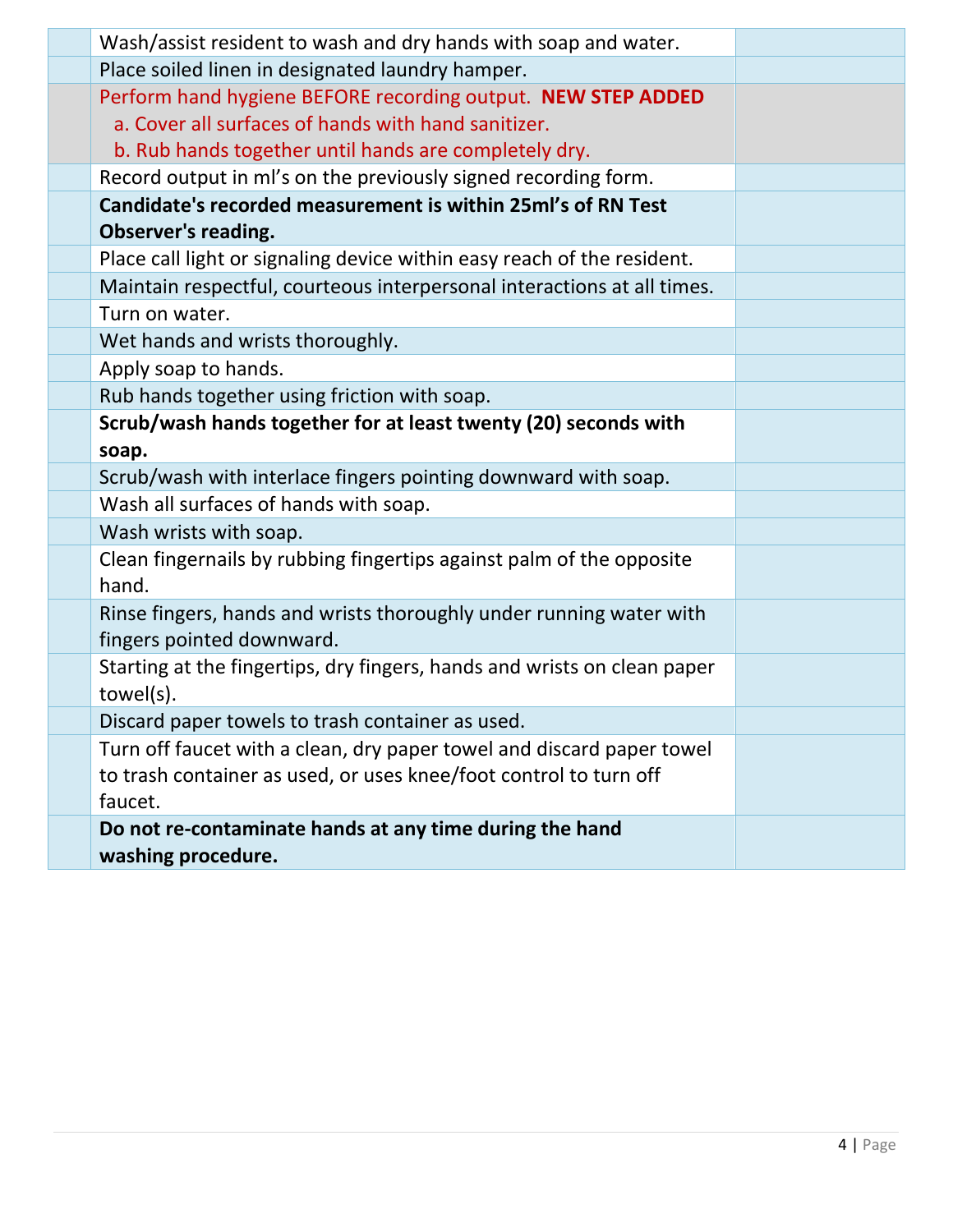#### **CATHETER CARE FOR A FEMALE RESIDENT WITH HAND WASHING**

| Perform hand hygiene.                                                   |  |
|-------------------------------------------------------------------------|--|
| a. Cover all surfaces of hands with hand sanitizer.                     |  |
| b. Rub hands together until hands are completely dry.                   |  |
| Explain the procedure to the resident. (Speak clearly, directly,        |  |
| maintaining face-to-face contact whenever possible.)                    |  |
| Provide for privacy.                                                    |  |
| Fill basin with comfortably warm water.                                 |  |
| Put on gloves.                                                          |  |
| Expose area surrounding catheter, only exposing resident between        |  |
| hip and knee.                                                           |  |
| Hold catheter at the meatus.                                            |  |
| Use water and soapy washcloth.                                          |  |
| While holding catheter at the meatus, wash at least 4 inches away       |  |
| from the meatus down the drainage tube (wash w/strokes only             |  |
| away from meatus).                                                      |  |
| Use a clean portion of the washcloth for each stroke.                   |  |
| While holding catheter at the meatus, rinse at least 4 inches away      |  |
| from the meatus down the drainage tube (rinse w/strokes only            |  |
| away from meatus).                                                      |  |
| Rinse using a clean portion of the washcloth for each stroke.           |  |
| While holding the catheter at the meatus, dry at least 4 inches away    |  |
| from meatus using a dry towel/washcloth.                                |  |
| Do not allow the tube to be tugged/pulled at any time during the        |  |
| procedure.                                                              |  |
| Replace top cover over resident.                                        |  |
| Place soiled linen in designated laundry hamper.                        |  |
| Empty equipment.                                                        |  |
| Rinse equipment.                                                        |  |
| Dry equipment.                                                          |  |
| Return equipment to storage.                                            |  |
| Remove gloves turning inside out as they are removed and dispose.       |  |
| Perform hand hygiene.                                                   |  |
| a. Cover all surfaces of hands with hand sanitizer.                     |  |
| b. Rub hands together until hands are completely dry.                   |  |
| Place call light or signaling device within easy reach of the resident. |  |
| Maintain respectful, courteous interpersonal interactions at all times. |  |
| Turn on water.                                                          |  |
| Wet hands and wrists thoroughly.                                        |  |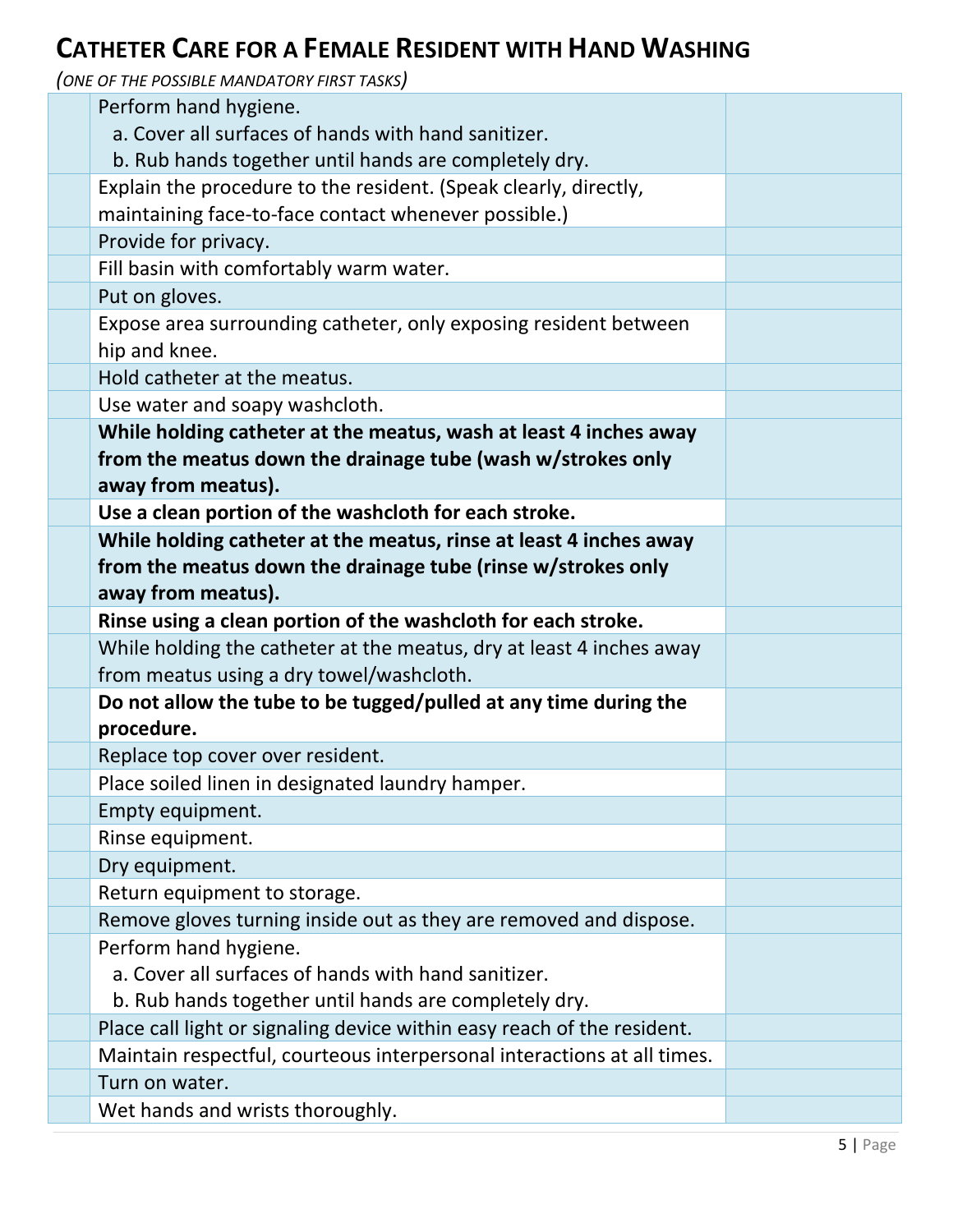| Apply soap to hands.                                                     |  |
|--------------------------------------------------------------------------|--|
| Rub hands together using friction with soap.                             |  |
| Scrub/wash hands together for at least twenty (20) seconds with          |  |
| soap.                                                                    |  |
| Scrub/wash with interlace fingers pointing downward with soap.           |  |
| Wash all surfaces of hands with soap.                                    |  |
| Wash wrists with soap.                                                   |  |
| Clean fingernails by rubbing fingertips against palms of the opposite    |  |
| hand.                                                                    |  |
| Rinse fingers, hands and wrists thoroughly under running water with      |  |
| fingers pointed downward.                                                |  |
| Starting at the fingertips, dry fingers, hands and wrists on clean paper |  |
| towel(s).                                                                |  |
| Discard paper towels to trash container as used.                         |  |
| Turn off faucet with a clean, dry paper towel and discard paper towel    |  |
| to trash container as used, or use knee/foot control to turn off faucet. |  |
| Do not re-contaminate hands at any time during the hand washing          |  |
| procedure.                                                               |  |
|                                                                          |  |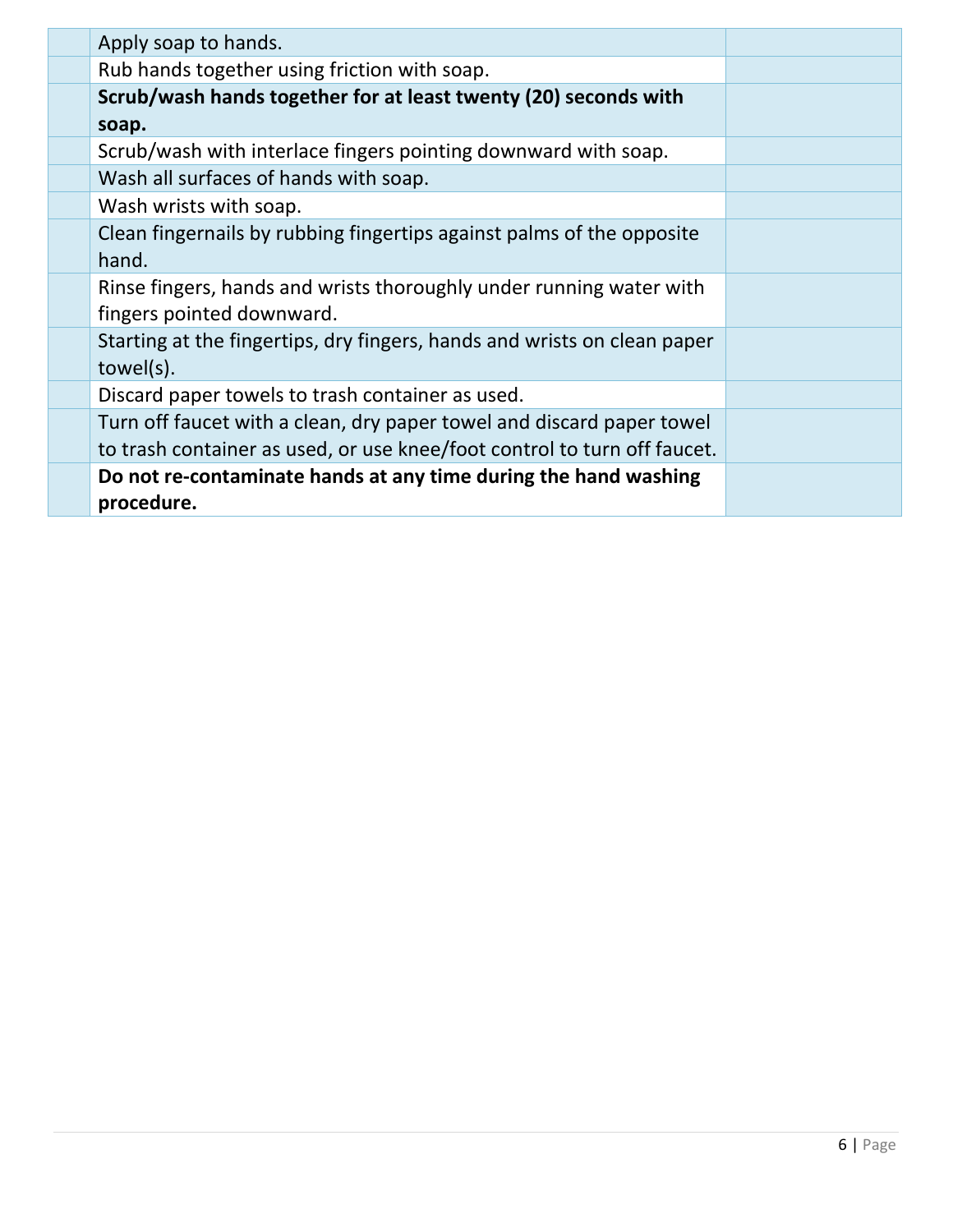#### **DENTURE CARE – CLEANING UPPER OR LOWER DENTURE**

| Perform hand hygiene.                                                   |  |
|-------------------------------------------------------------------------|--|
| a. Cover all surfaces of hands with hand sanitizer.                     |  |
| b. Rub hands together until hands are completely dry.                   |  |
| Explain the procedure to the resident. (Speak clearly, directly,        |  |
| maintaining face-to-face contact whenever possible.)                    |  |
| Place a protective lining/basin in the sink.                            |  |
| Put on gloves BEFORE handling denture.                                  |  |
| Apply denture cleanser (paste) to denture brush (or toothbrush).        |  |
| Remove denture from cup.                                                |  |
| Handle denture carefully to avoid damage.                               |  |
| Rinse denture under tepid running water BEFORE brushing.                |  |
| Thoroughly brush denture inner surfaces of upper or lower denture.      |  |
| Thoroughly brush denture outer surfaces of upper or lower denture.      |  |
| Thoroughly brush denture chewing surfaces of upper or lower             |  |
| denture.                                                                |  |
| Rinse all surfaces of denture under tepid running water.                |  |
| Rinse denture cup and lid.                                              |  |
| Place denture in rinsed cup.                                            |  |
| Add tepid clean water to denture cup and replace lid on denture cup.    |  |
| Rinse equipment (denture brush or toothbrush and basin, if used).       |  |
| Return equipment to storage.                                            |  |
| Discard sink protective lining in an appropriate container, if used.    |  |
| Remove gloves turning inside out as they are removed and dispose.       |  |
| Perform hand hygiene.                                                   |  |
| a. Cover all surfaces of hands with hand sanitizer.                     |  |
| b. Rub hands together until hands are completely dry.                   |  |
| Place call light or signaling device within easy reach of the resident. |  |
| Maintain respectful, courteous interpersonal interactions at all times. |  |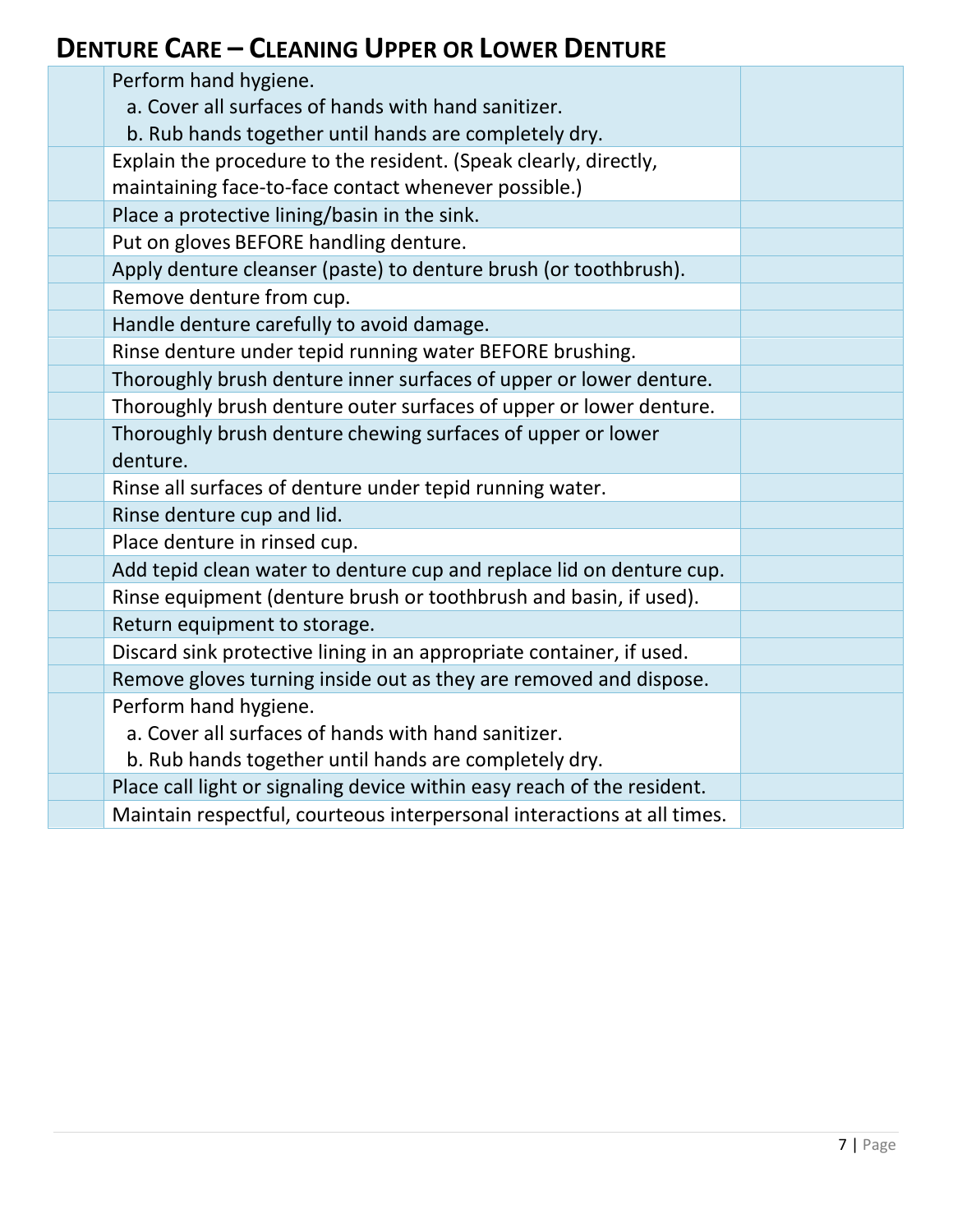#### **DONNING PPE (GOWN AND GLOVES), EMPTYING A URINARY DRAINAGE BAG, MEASURE AND RECORD URINE OUTPUT AND REMOVE PPE WITH HAND WASHING**

| Perform hand hygiene.                                                                                                    |  |
|--------------------------------------------------------------------------------------------------------------------------|--|
| a. Cover all surfaces of hands with hand sanitizer.                                                                      |  |
| b. Rub hands together until hands are completely dry.                                                                    |  |
| Unfold the gown.                                                                                                         |  |
| Face the back opening of the gown.                                                                                       |  |
| Place arms through each sleeve.                                                                                          |  |
| Secure the neck opening.                                                                                                 |  |
| Secure gown at the waist, making sure that the back flaps cover<br>clothing as completely as possible.                   |  |
| Put on gloves.                                                                                                           |  |
|                                                                                                                          |  |
| Cuffs of gloves overlap cuffs of gown.                                                                                   |  |
| Explain the procedure to the resident. (Speak clearly, directly,<br>maintaining face-to-face contact whenever possible.) |  |
| Provide for privacy.                                                                                                     |  |
| Place a barrier on the floor under the drainage bag.                                                                     |  |
| Place the graduate on the previously placed barrier.                                                                     |  |
| Open the drain to allow the urine to flow into the graduate until bag                                                    |  |
| is completely empty.                                                                                                     |  |
| Avoid touching the graduate with the tip of the tubing.                                                                  |  |
| Close the drain.                                                                                                         |  |
| Wipe the drain with an alcohol wipe AFTER emptying drainage bag.                                                         |  |
| Place graduate on a level flat surface.                                                                                  |  |
| With graduate at eye level, measures output.                                                                             |  |
| Empty graduate into designated toilet/commode.                                                                           |  |
| Rinse equipment emptying into designated toilet/commode.                                                                 |  |
| Return equipment to storage.                                                                                             |  |
| Record the output in ml's on previously signed recording form.                                                           |  |
| Candidate's recorded measurement is within 25ml's of the RN Test                                                         |  |
| <b>Observer's measurement.</b>                                                                                           |  |
| Place call light or signaling device within easy reach of resident.                                                      |  |
| Maintain respectful, courteous interpersonal interactions at all times.                                                  |  |
| Remove gloves BEFORE removing gown with one gloved hand                                                                  |  |
| grasping the other glove at the palm to remove.                                                                          |  |
| Slip fingers from ungloved hand underneath cuff of remaining glove                                                       |  |
| at the wrist and remove glove turning inside out as it is removed.                                                       |  |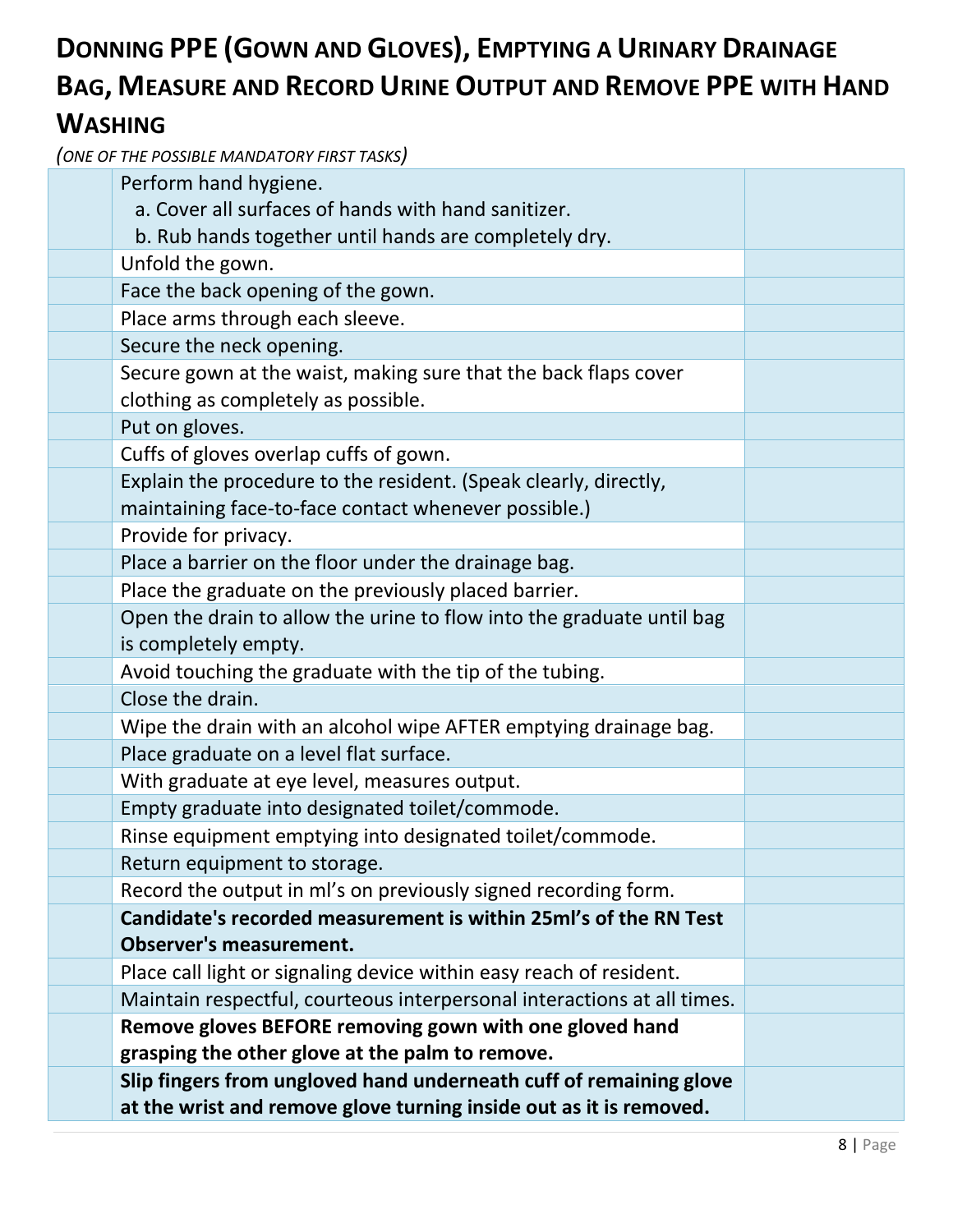| Dispose of gloves in trash can without contaminating self.               |  |
|--------------------------------------------------------------------------|--|
| Unfasten gown at the waist AFTER gloves are removed.                     |  |
| Unfasten gown at the neck AFTER gloves are removed.                      |  |
| Remove gown without touching outside of the gown AFTER gloves            |  |
| are removed.                                                             |  |
| While removing gown, hold gown away from body without touching           |  |
| the floor.                                                               |  |
| While removing gown, turns gown inward and keeps it inside out.          |  |
| Disposes of gown in designated container without contaminating           |  |
| self.                                                                    |  |
| Turn on water.                                                           |  |
| Wet hands and wrists thoroughly.                                         |  |
| Apply soap to hands.                                                     |  |
| Rub hands together using friction with soap.                             |  |
| Scrub/wash hands together for at least twenty (20) seconds with          |  |
| soap.                                                                    |  |
| Scrub/wash with interlace fingers pointing downward with soap.           |  |
| Wash all surfaces of hands with soap.                                    |  |
| Wash wrists with soap.                                                   |  |
| Clean fingernails by rubbing fingertips against palms of the opposite    |  |
| hand.                                                                    |  |
| Rinse fingers, hands and wrists thoroughly under running water with      |  |
| fingers pointed downward.                                                |  |
| Starting at the fingertips, dry fingers, hands and wrists on clean paper |  |
| towel(s).                                                                |  |
| Discard paper towels to trash container as used.                         |  |
| Turn off faucet with a clean, dry paper towel and discard paper towel    |  |
| to trash container as used, or use knee/foot control to turn off         |  |
| faucet.                                                                  |  |
| Do not re-contaminate hands at any time during the hand washing          |  |
| procedure.                                                               |  |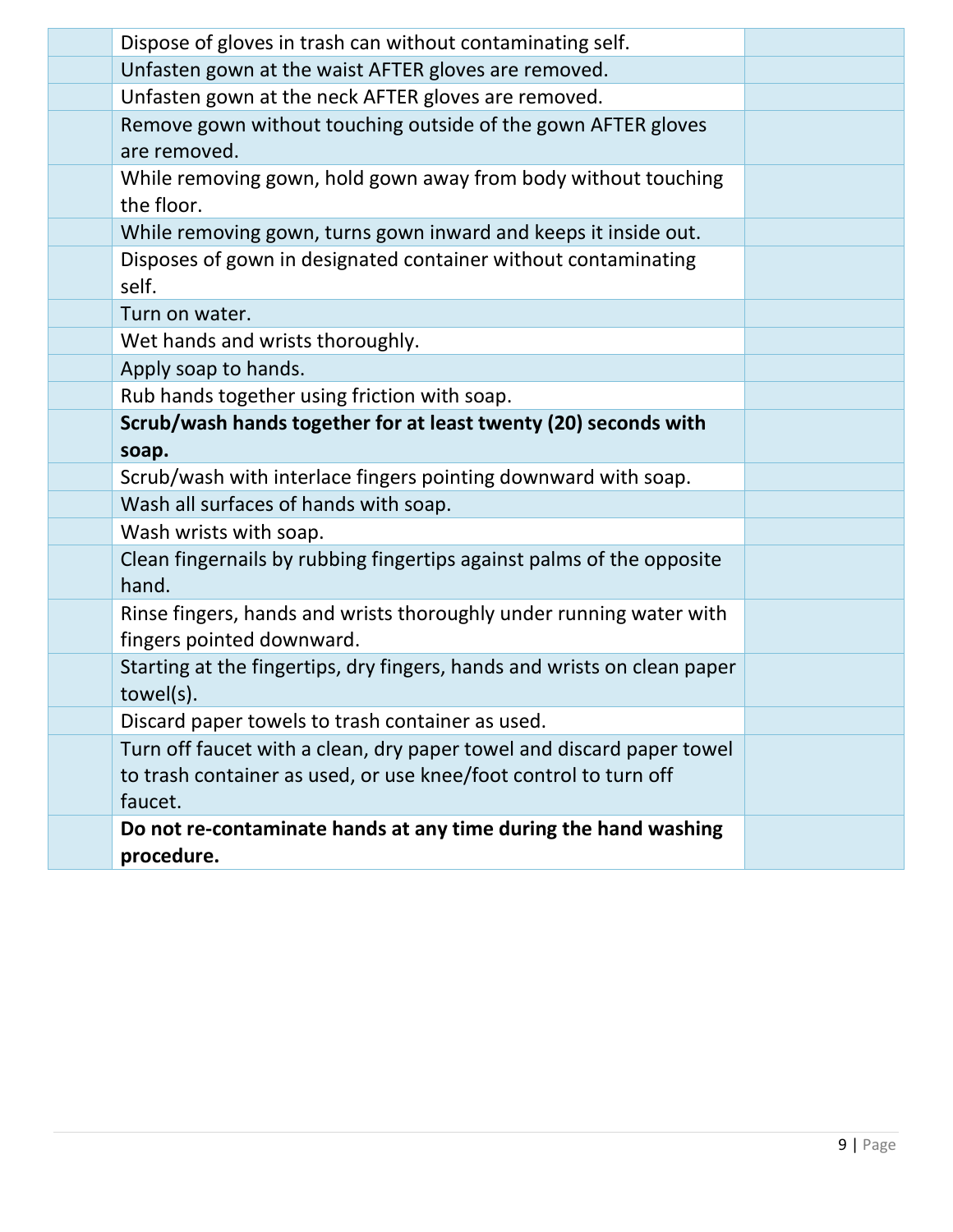#### **DRESSING A RESIDENT WITH AN AFFECTED (WEAK) SIDE**

| Perform hand hygiene.<br>a. Cover all surfaces of hands with hand sanitizer.                                             |  |
|--------------------------------------------------------------------------------------------------------------------------|--|
| b. Rub hands together until hands are completely dry.                                                                    |  |
| Explain the procedure to the resident. (Speak clearly, directly,<br>maintaining face-to-face contact whenever possible.) |  |
| Provide for privacy.                                                                                                     |  |
| Raise bed height.                                                                                                        |  |
| Keep resident covered while removing gown.                                                                               |  |
| Remove gown from unaffected side first.                                                                                  |  |
| Place soiled gown in designated laundry hamper.                                                                          |  |
| Dress the resident in a button-up shirt. Insert hand through the                                                         |  |
| sleeve of the shirt and grasp the hand of the resident.                                                                  |  |
| When dressing the resident in a button-up shirt, always dress from                                                       |  |
| the affected (weak) side first.                                                                                          |  |
| Assist the resident to raise her/his buttocks or turn the resident from                                                  |  |
| side-to-side and draw the pants over the buttocks and up to the                                                          |  |
| resident's waist.                                                                                                        |  |
| When dressing the resident in pants, always dress the affected                                                           |  |
| (weak) side leg first.                                                                                                   |  |
| Put on the resident's socks. Draw the socks up the resident's foot                                                       |  |
| until they are smooth.                                                                                                   |  |
| Leave the resident comfortably/properly dressed.                                                                         |  |
| Lower bed, if it was raised.                                                                                             |  |
| Place call light or signaling device within easy reach of the resident.                                                  |  |
| Maintain respectful, courteous interpersonal interactions at all times.                                                  |  |
| Perform hand hygiene.                                                                                                    |  |
| a. Cover all surfaces of hands with hand sanitizer.                                                                      |  |
| b. Rub hands together until hands are completely dry.                                                                    |  |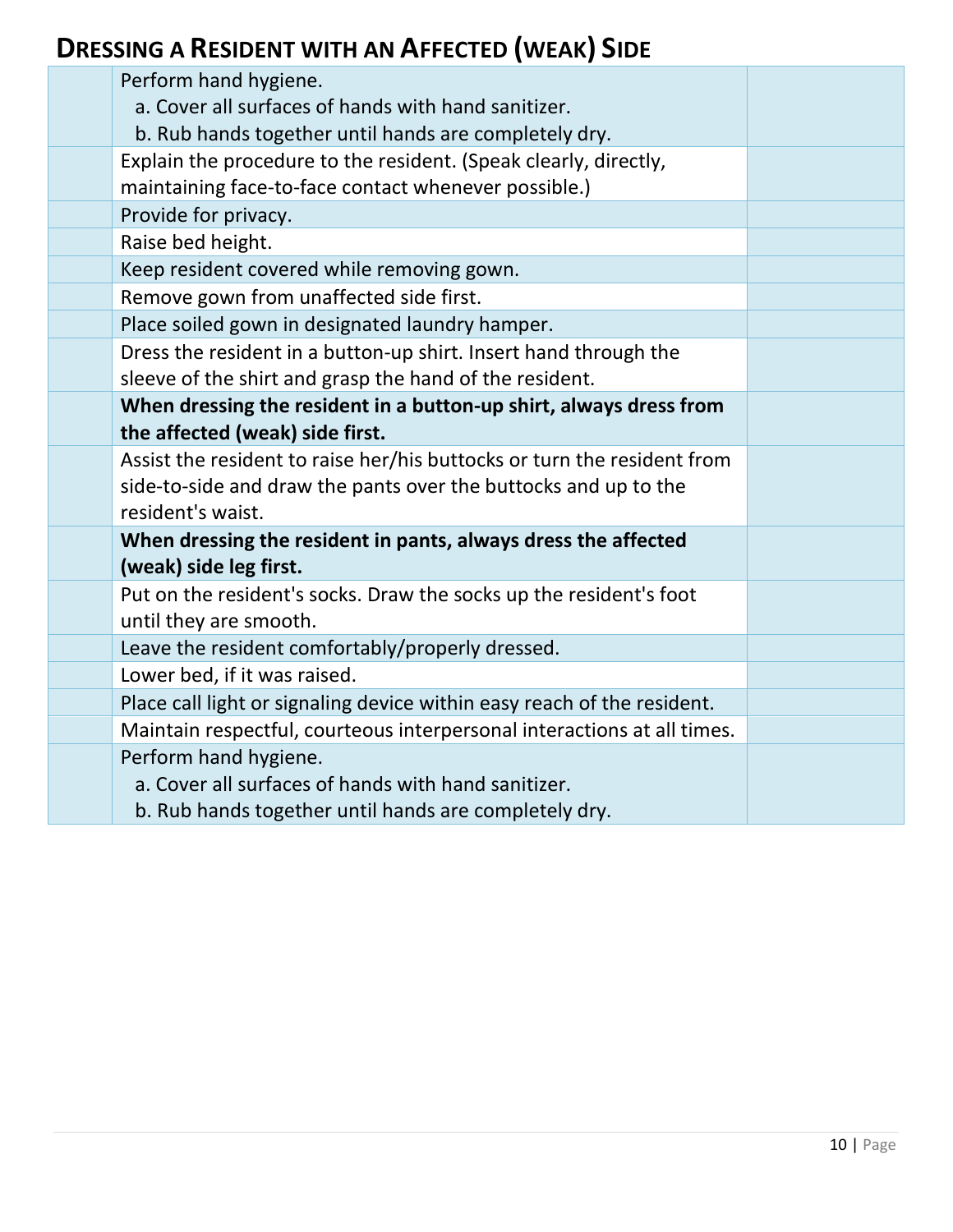#### **FEEDING A DEPENDENT RESIDENT**

#### USING COVID PRECAUTIONS: THIS TASK IS NOT BEING TESTED AT THIS TIME.

| Perform hand hygiene.                                                                                              |  |
|--------------------------------------------------------------------------------------------------------------------|--|
| a. Cover all surfaces of hands with hand sanitizer.                                                                |  |
| b. Rub hands together until hands are completely dry.                                                              |  |
| Explain the procedure to the resident. (Speak clearly, directly,                                                   |  |
| maintaining face-to-face contact whenever possible.)                                                               |  |
| Ask resident to state name and verify name matches the name on the                                                 |  |
| diet card.                                                                                                         |  |
| Position the resident in an upright, sitting position BEFORE feeding.                                              |  |
| At least 75-90 degrees.                                                                                            |  |
| Offer napkin, clothing protector, or towel to protect clothing from                                                |  |
| soiling.                                                                                                           |  |
| Provide hand hygiene for the resident BEFORE feeding. (Candidate may                                               |  |
| use a disposable wipe and dispose of in trash can -or- wash resident's hands with                                  |  |
| soap and a wet washcloth -or- they may rub hand sanitizer over all surfaces of the<br>resident's hands until dry.) |  |
| Ensure resident's hands are dry BEFORE feeding. (If a wet washcloth with                                           |  |
| soap was used, the candidate will need to dry the resident's hands. If a disposable                                |  |
| wipe or hand sanitizer was used, must make sure hands are dry.)                                                    |  |
| Place soiled linen in designated laundry hamper, or dispose in                                                     |  |
| appropriate container, if used.                                                                                    |  |
| Sit in a chair, facing the resident, while feeding the resident.                                                   |  |
| Describe the food and fluids being offered to the resident.                                                        |  |
| Offer each fluid frequently.                                                                                       |  |
| Offer small amounts of food at a reasonable rate.                                                                  |  |
| Allow resident time to chew and swallow.                                                                           |  |
| Wipe resident's hands and mouth AFTER the feeding demonstration.                                                   |  |
| Remove clothing protector or napkin and place in appropriate                                                       |  |
| container, if used.                                                                                                |  |
| Leave resident sitting upright in bed with the head of the bed set up                                              |  |
| to at least 75-90 degrees.                                                                                         |  |
| Record intake as a percentage of total solid food eaten on the                                                     |  |
| previously signed recording form.                                                                                  |  |
| Candidate's calculation must be within 25 percentage points of the                                                 |  |
| <b>RN Test Observer's.</b>                                                                                         |  |
| Record estimated intake as the sum total fluid consumed in ml's on                                                 |  |
| the previously signed recording form.                                                                              |  |
| Candidate's calculation must be within 30ml's of the RN Test                                                       |  |
| Observer's.                                                                                                        |  |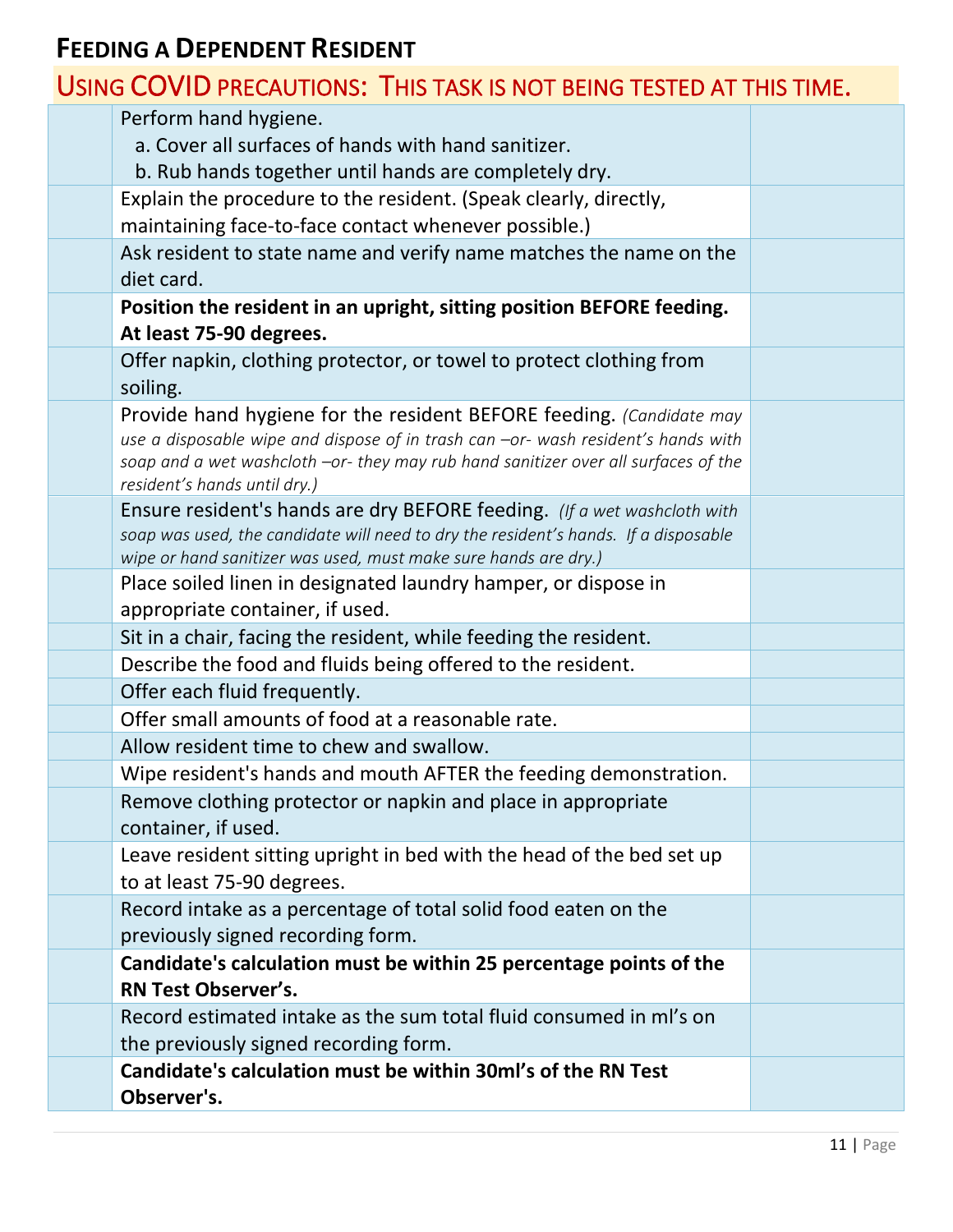| Place call light or signaling device within easy reach of the resident. |  |
|-------------------------------------------------------------------------|--|
| Maintain respectful, courteous interpersonal interactions at all times. |  |
| Perform hand hygiene.                                                   |  |
| a. Cover all surfaces of hands with hand sanitizer.                     |  |
| b. Rub hands together until hands are completely dry.                   |  |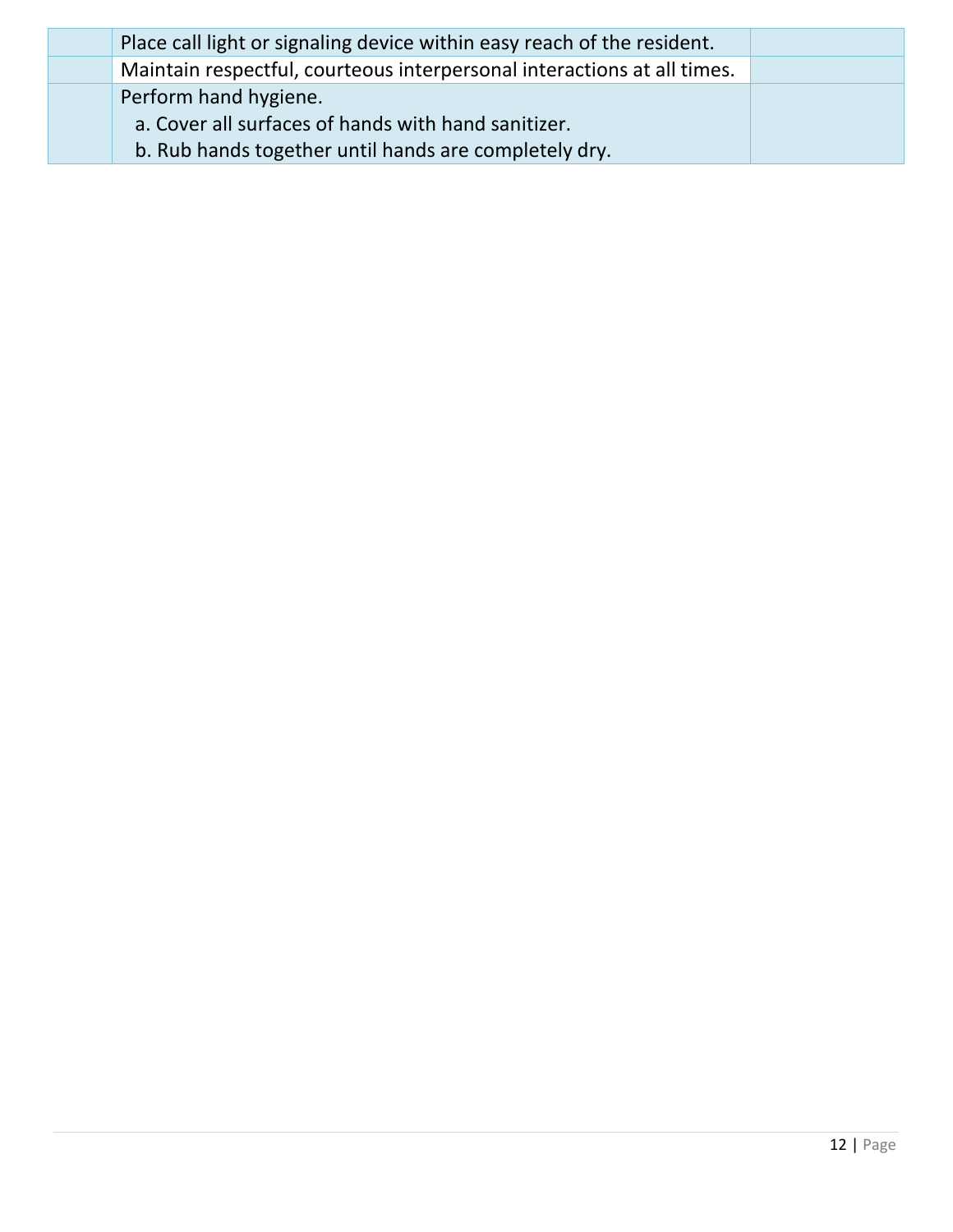#### **FOOT CARE ON ONE FOOT**

| Perform hand hygiene.                                                   |  |
|-------------------------------------------------------------------------|--|
| a. Cover all surfaces of hands with hand sanitizer.                     |  |
| b. Rub hands together until hands are completely dry.                   |  |
| Explain the procedure to the resident. (Speak clearly, directly,        |  |
| maintaining face-to-face contact whenever possible.)                    |  |
| Provide for privacy.                                                    |  |
| Fill basin with comfortably warm water.                                 |  |
| Place basin on a protective barrier and in a comfortable position for   |  |
| resident.                                                               |  |
| Put on gloves BEFORE washing foot.                                      |  |
| Immerse resident's bare foot into the water.                            |  |
| Use water and a soapy washcloth.                                        |  |
| Wash entire foot.                                                       |  |
| Wash between toes.                                                      |  |
| Rinse entire foot.                                                      |  |
| Rinse between toes.                                                     |  |
| Dry foot thoroughly.                                                    |  |
| Dry thoroughly between toes.                                            |  |
| Apply lotion to top and bottom of foot.                                 |  |
| Avoid getting lotion between toes.                                      |  |
| If any excess lotion on foot, wipe with a towel/washcloth.              |  |
| Support foot and ankle during procedure.                                |  |
| Empty equipment.                                                        |  |
| Rinse equipment.                                                        |  |
| Dry equipment.                                                          |  |
| Return equipment to storage.                                            |  |
| Placed soiled linens in designated laundry hamper.                      |  |
| Remove gloves turning inside out as they are removed and dispose.       |  |
| Perform hand hygiene.                                                   |  |
| a. Cover all surfaces of hands with hand sanitizer.                     |  |
| b. Rub hands together until hands are completely dry.                   |  |
| Place call light or signaling device within easy reach of resident.     |  |
| Maintain respectful, courteous interpersonal interactions at all times. |  |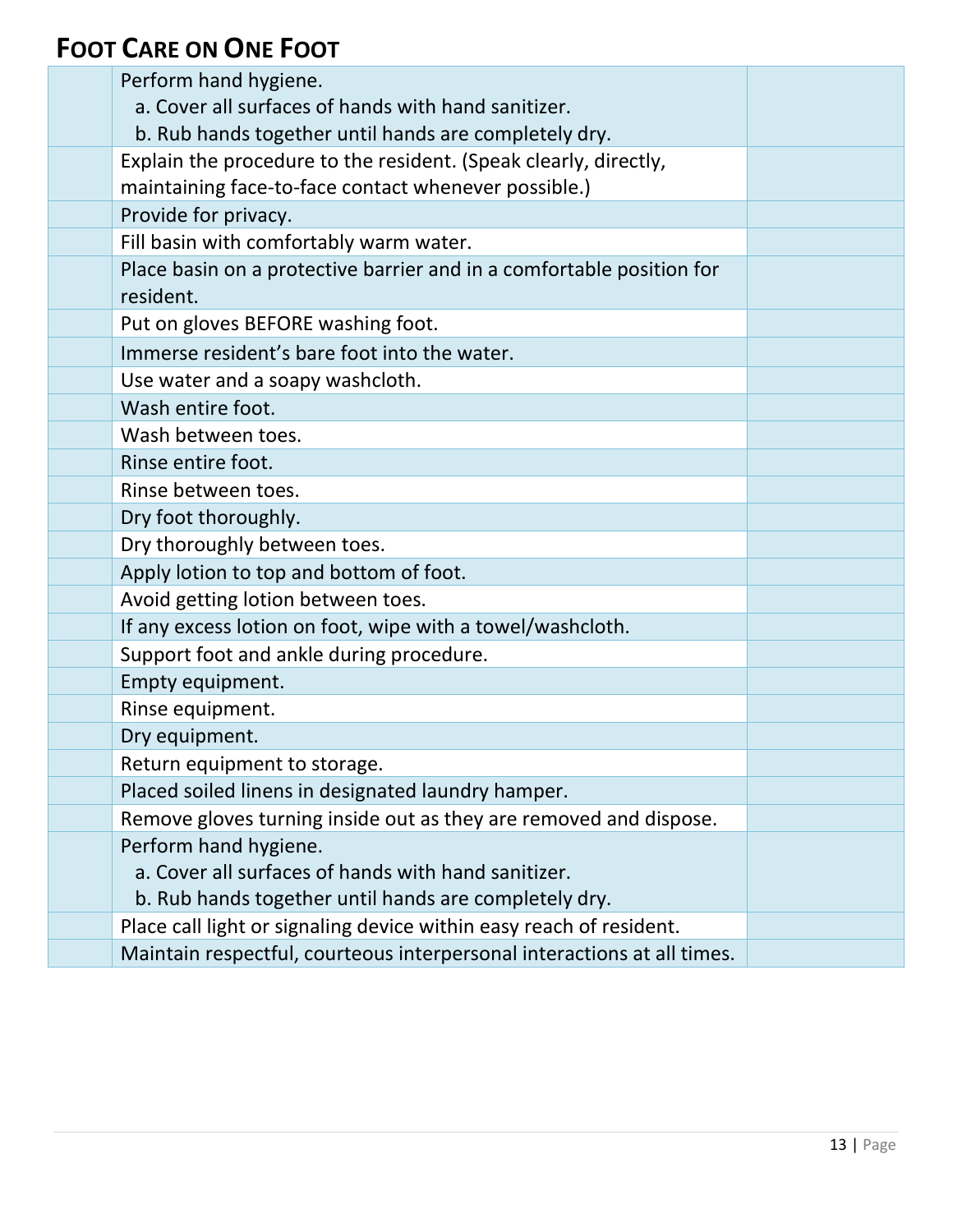### **MODIFIED BED BATH –FACE AND ONE ARM, HAND AND UNDERARM**

| Using COVID precautions - this task will be performed on a manikin. |  |
|---------------------------------------------------------------------|--|
| Perform hand hygiene.                                               |  |
| a. Cover all surfaces of hands with hand sanitizer.                 |  |
| b. Rub hands together until hands are completely dry.               |  |
| Explain the procedure to the resident/manikin. (Speak clearly,      |  |
| directly, maintaining face-to-face contact whenever possible.)      |  |
| Provide for privacy.                                                |  |
| Raise bed height.                                                   |  |
| Cover resident/manikin with a bath blanket.                         |  |
| Remove remaining top covers to bottom of bed or place aside.        |  |
| Remove resident/manikin's gown without exposing resident/manikin    |  |
| and place soiled gown in designated laundry hamper.                 |  |
| Fill basin with comfortably warm water.                             |  |
| Put on gloves BEFORE washing resident.                              |  |
| Beginning with eyes, wash eyes WITHOUT SOAP using a clean           |  |
| portion of the washcloth for each stroke, washing inner aspect to   |  |
| outer aspect.                                                       |  |
| Wash face WITHOUT SOAP.                                             |  |
| Pats dry face.                                                      |  |
| Place towel under arm, exposing one arm.                            |  |
| Wash arm with soap.                                                 |  |
| Wash hand with soap.                                                |  |
| Wash underarm with soap.                                            |  |
| Rinse arm.                                                          |  |
| Rinse hand.                                                         |  |
| Rinse underarm.                                                     |  |
| Dry arm.                                                            |  |
| Dry hand.                                                           |  |
| Dry underarm.                                                       |  |
| Assist resident/manikin to put on a clean gown.                     |  |
| Empty equipment.                                                    |  |
| Rinse equipment.                                                    |  |
| Dry equipment.                                                      |  |
| Return equipment to storage.                                        |  |
| Place soiled linen in designated laundry hamper.                    |  |
| Lower bed, if it was raised.                                        |  |
| Remove gloves turning inside out as they are removed and dispose.   |  |
|                                                                     |  |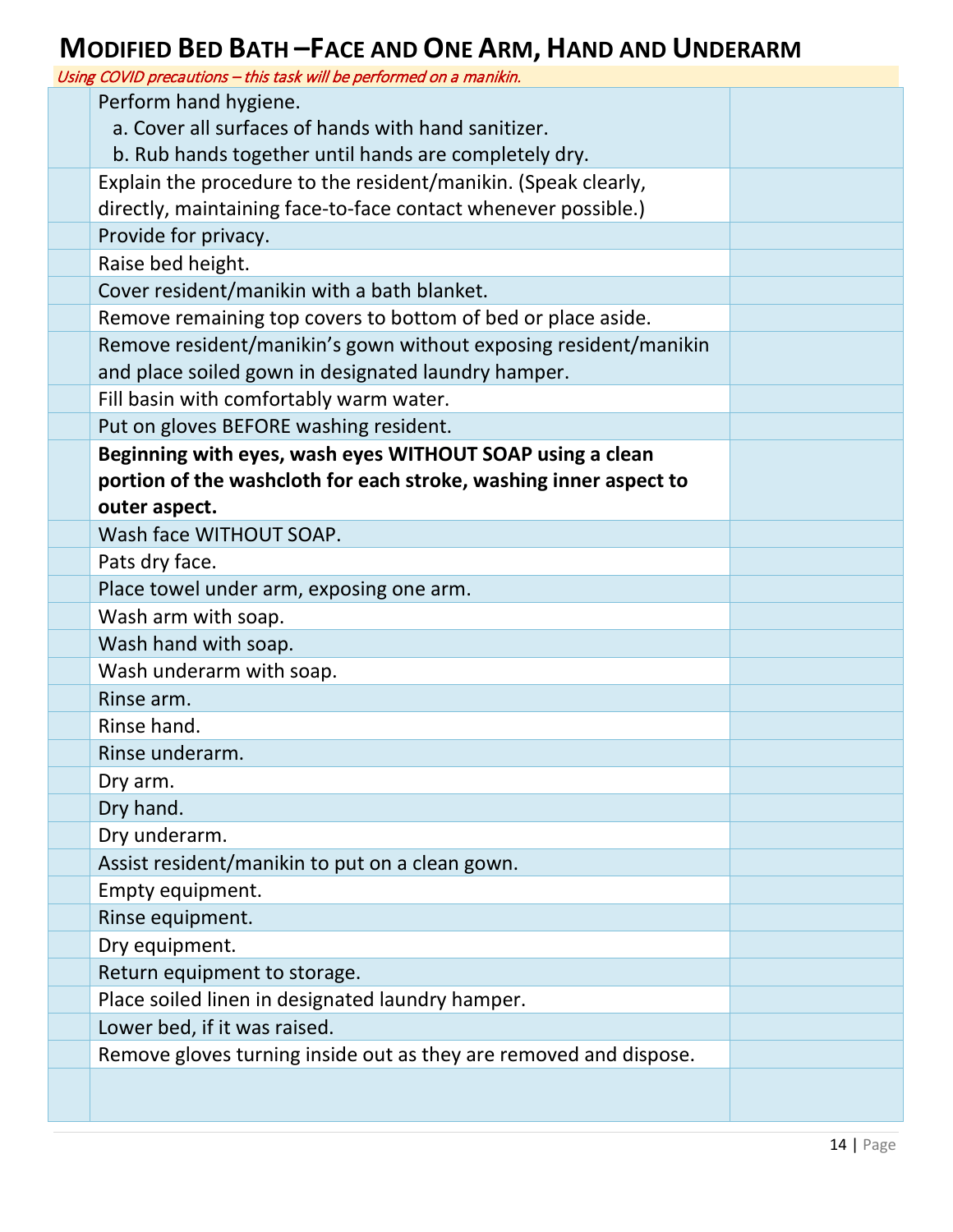| Perform hand hygiene.<br>a. Cover all surfaces of hands with hand sanitizer. |  |
|------------------------------------------------------------------------------|--|
| b. Rub hands together until hands are completely dry.                        |  |
| Place call light or signaling device within easy reach of the resident.      |  |
| Maintain respectful, courteous interpersonal interactions at all times.      |  |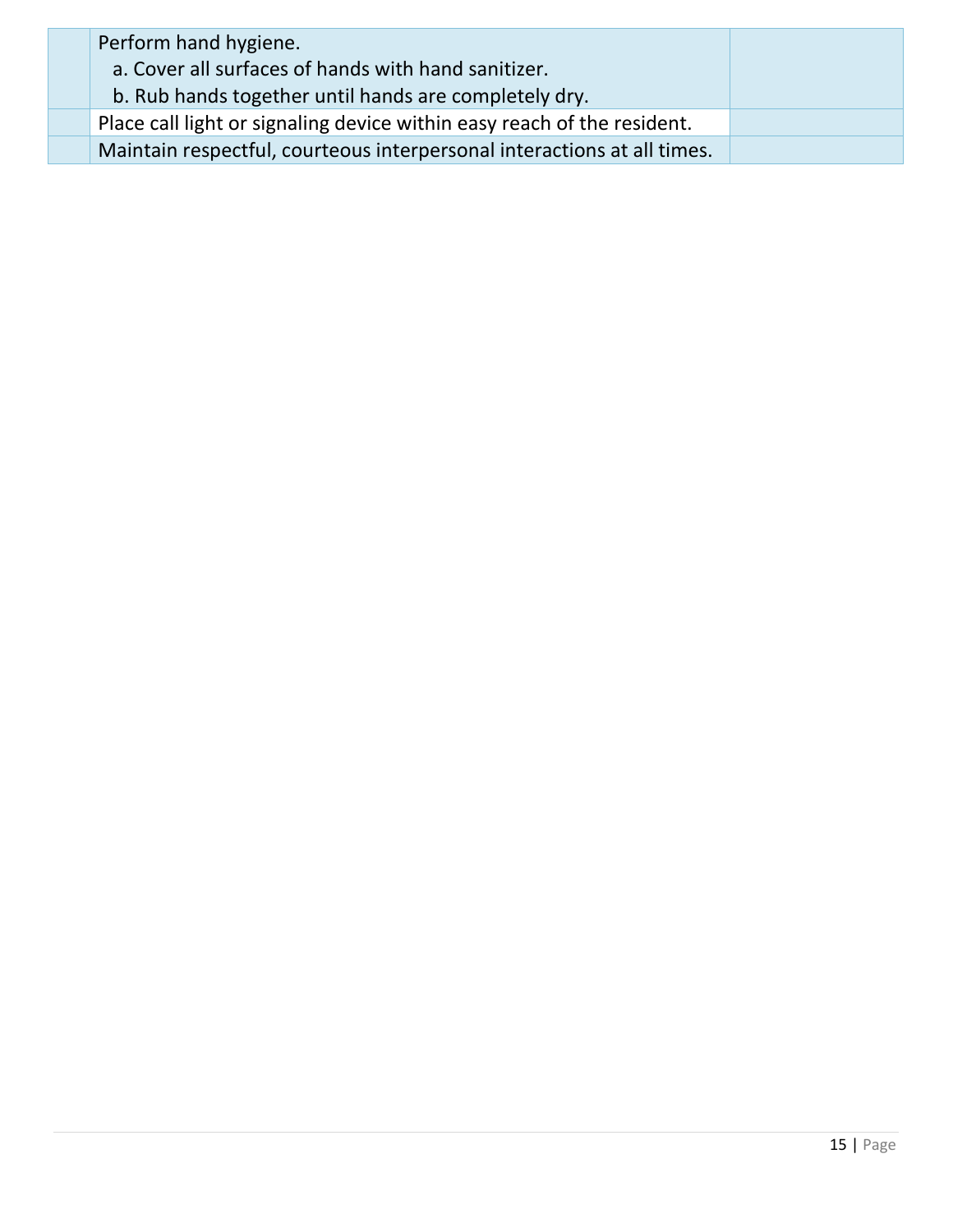#### **MOUTH CARE – BRUSHING RESIDENT'S TEETH**

|  | USING COVID PRECAUTIONS: THIS TASK IS NOT BEING TESTED AT THIS TIME. |
|--|----------------------------------------------------------------------|
|--|----------------------------------------------------------------------|

| Perform hand hygiene.<br>a. Cover all surfaces of hands with hand sanitizer.<br>b. Rub hands together until hands are completely dry. |  |
|---------------------------------------------------------------------------------------------------------------------------------------|--|
| Explain the procedure to the resident. (Speak clearly, directly,<br>maintaining face-to-face contact whenever possible.)              |  |
| Provide for privacy.                                                                                                                  |  |
| Drape resident's chest with a towel to prevent soiling.                                                                               |  |
| Put on gloves BEFORE cleaning resident's mouth.                                                                                       |  |
| Wet toothbrush and apply a small amount of toothpaste.                                                                                |  |
| Gently brush the inner surfaces of resident's upper and lower teeth.                                                                  |  |
| Gently brush the outer surfaces of resident's upper and lower teeth.                                                                  |  |
| Gently brush the chewing surfaces of resident's upper and lower<br>teeth.                                                             |  |
| Gently brush the resident's tongue.                                                                                                   |  |
| Assist the resident in rinsing mouth.                                                                                                 |  |
| Wipe resident's mouth.                                                                                                                |  |
| Remove soiled linen.                                                                                                                  |  |
| Place soiled linen in the designated laundry hamper.                                                                                  |  |
| Empty container. (Container may be an emesis basin or a disposable<br>$cup.$ )                                                        |  |
| Rinse emesis basin, if used, or discards disposable items in trash can.                                                               |  |
| Dry emesis basin, if used.                                                                                                            |  |
| Rinse toothbrush.                                                                                                                     |  |
| Return equipment to storage.                                                                                                          |  |
| Remove gloves turning inside out as they are removed and dispose.                                                                     |  |
| Perform hand hygiene.<br>a. Cover all surfaces of hands with hand sanitizer.<br>b. Rub hands together until hands are completely dry. |  |
| Place call light or signaling device within easy reach of resident.                                                                   |  |
| Maintain respectful, courteous interpersonal interactions at all times.                                                               |  |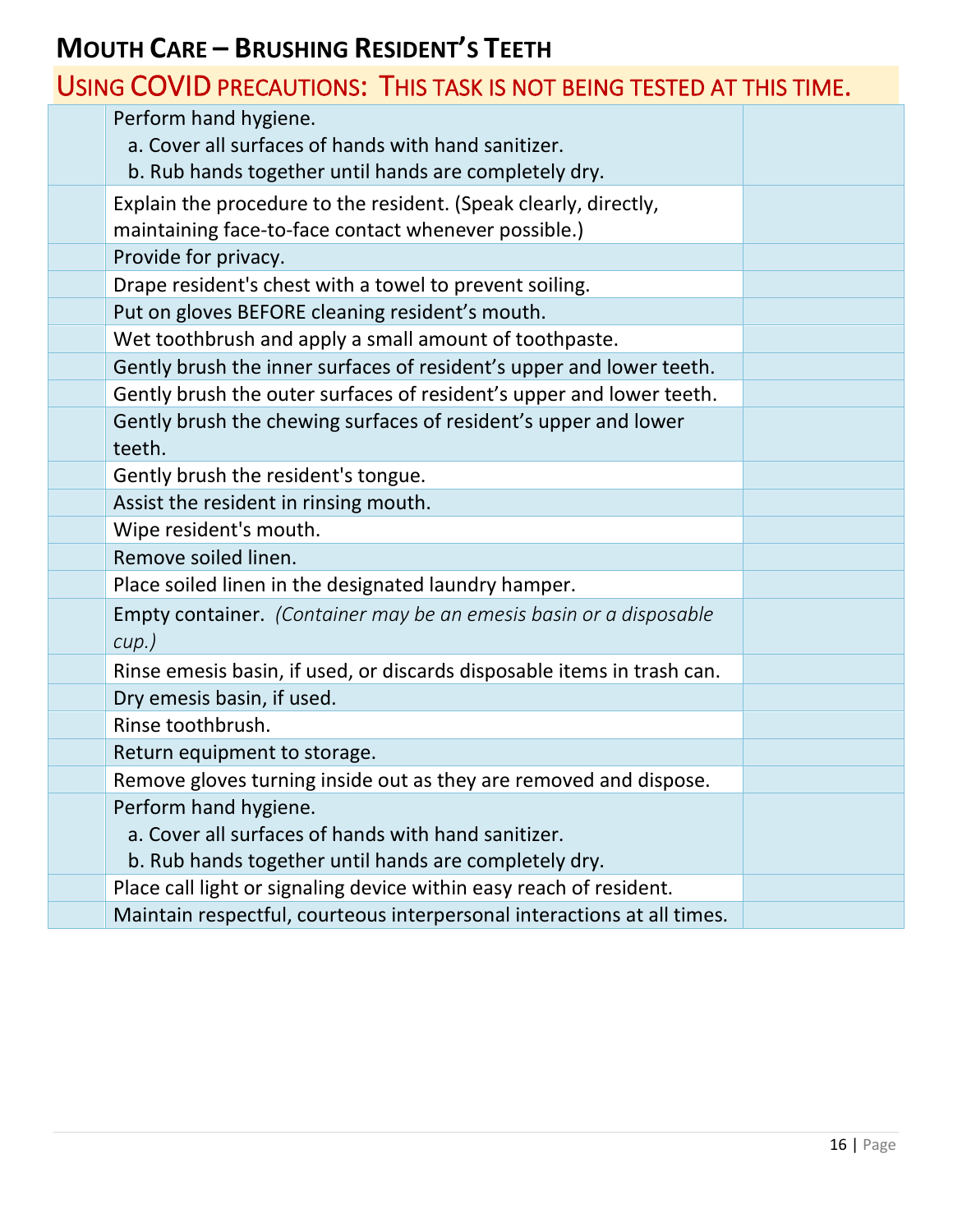#### **PERINEAL CARE FOR A FEMALE RESIDENT WITH HAND WASHING**

| Perform hand hygiene.                                                                                         |  |
|---------------------------------------------------------------------------------------------------------------|--|
| a. Cover all surfaces of hands with hand sanitizer.                                                           |  |
| b. Rub hands together until hands are completely dry.                                                         |  |
| Explain the procedure to the resident/manikin. (Speak clearly, directly,                                      |  |
| maintaining face-to-face contact whenever possible.)                                                          |  |
| Provide for privacy.                                                                                          |  |
| Fill basin with comfortably warm water.                                                                       |  |
| Raise bed height.                                                                                             |  |
| Put on gloves BEFORE washing.                                                                                 |  |
| Place pad/linen protector under the perineal area, including the                                              |  |
| buttocks, BEFORE washing.                                                                                     |  |
| Expose perineal area only. (Only expose between hips and knees.)                                              |  |
| Use water and soapy washcloth (no peri-wash or no rinse soap                                                  |  |
| allowed).                                                                                                     |  |
| Wash genital area from front to back.                                                                         |  |
| Use a clean portion of the washcloth for each stroke.                                                         |  |
| Using a clean washcloth, rinse soap from genital area from front to                                           |  |
| back.                                                                                                         |  |
| Use a clean portion of the washcloth for each stroke.                                                         |  |
| Pats dry genital area from front to back with a dry washcloth/towel.                                          |  |
| Assist resident (manikin) to turn onto side away from the candidate<br>toward the center of the bed.          |  |
|                                                                                                               |  |
| a. RN Test Observer may help hold the manikin on her side<br>ONLY after the candidate has turned the manikin. |  |
| Using a clean washcloth with water and soap (no peri-wash or no rinse                                         |  |
| soap allowed).                                                                                                |  |
| Wash rectal area from front to back using a clean portion of a                                                |  |
| washcloth with each stroke.                                                                                   |  |
| Using a clean washcloth, rinse soap from rectal area from front to                                            |  |
| back.                                                                                                         |  |
| Use a clean portion of the washcloth with for each stroke.                                                    |  |
| Pats dry rectal area from front to back with a dry washcloth/towel.                                           |  |
| Safely remove pad/liner from under resident, if used.                                                         |  |
| Position manikin on her back.                                                                                 |  |
| Place soiled linen in designated laundry hamper.                                                              |  |
| Empty equipment.                                                                                              |  |
| Rinse equipment.                                                                                              |  |
| Dry equipment.                                                                                                |  |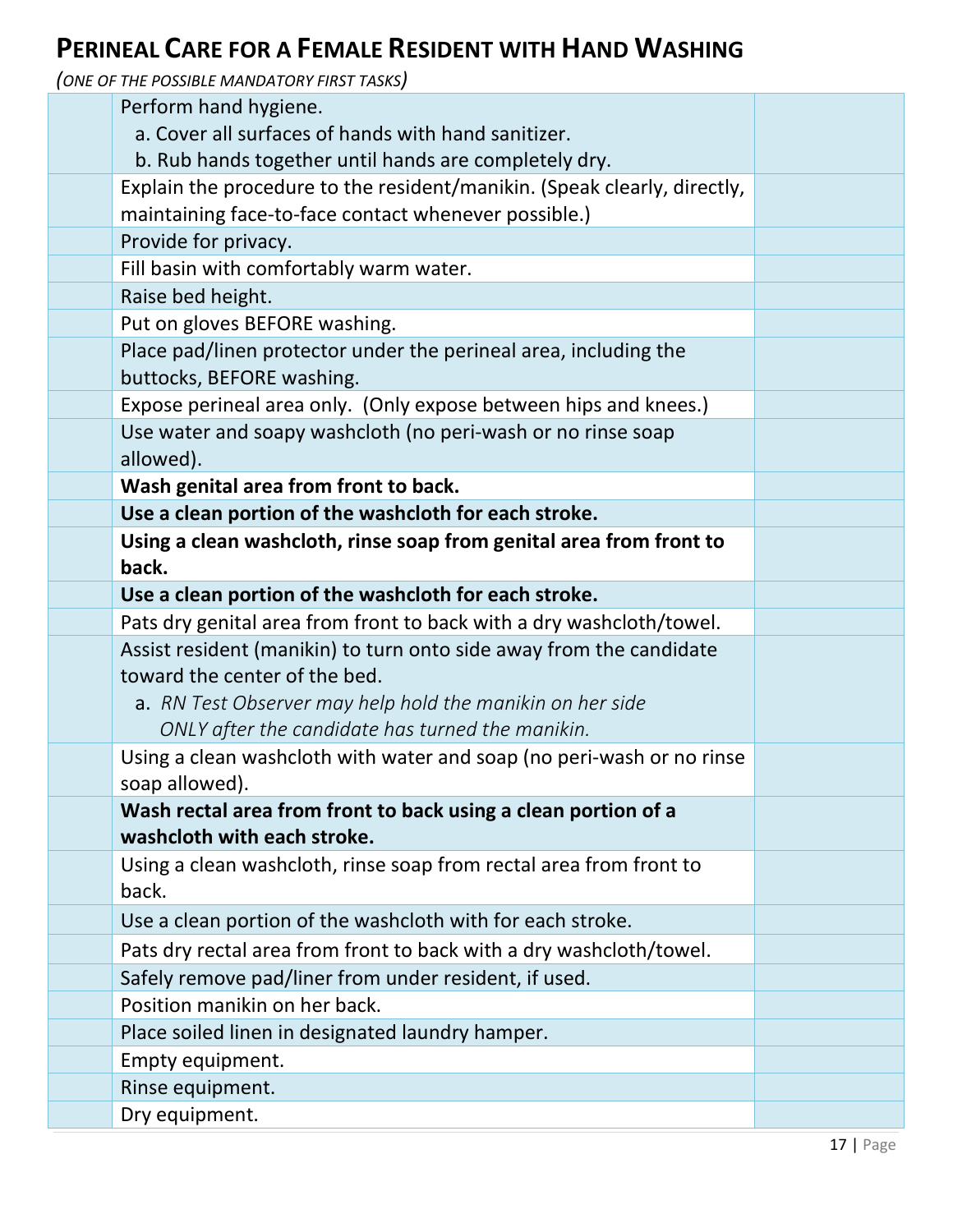| Return equipment to storage.<br>Remove gloves turning inside out as they are removed and dispose.<br>Lower bed, if raised.<br>Place call light or signaling device within easy reach of resident.<br>Maintain respectful, courteous interpersonal interactions at all times.<br>Turn on water.<br>Wet hands and wrists thoroughly.<br>Apply soap to hands.<br>Rub hands together using friction with soap.<br>Scrub/wash hands together for at least twenty (20) seconds with<br>soap.<br>Scrub/wash with interlace fingers pointing downward with soap.<br>Wash all surfaces of hands with soap.<br>Wash wrists with soap.<br>Clean fingernails by rubbing fingertips against palms of the opposite<br>hand.<br>Rinse fingers, hands and wrists thoroughly under running water with<br>fingers pointed downward.<br>Starting at the fingertips, dry fingers, hands and wrists on clean paper<br>towel(s).<br>Discard paper towels to trash container as used.<br>Turn off faucet with a clean, dry paper towel and discard paper towel<br>to trash container as used, or use knee/foot control to turn off faucet. |
|---------------------------------------------------------------------------------------------------------------------------------------------------------------------------------------------------------------------------------------------------------------------------------------------------------------------------------------------------------------------------------------------------------------------------------------------------------------------------------------------------------------------------------------------------------------------------------------------------------------------------------------------------------------------------------------------------------------------------------------------------------------------------------------------------------------------------------------------------------------------------------------------------------------------------------------------------------------------------------------------------------------------------------------------------------------------------------------------------------------------|
|                                                                                                                                                                                                                                                                                                                                                                                                                                                                                                                                                                                                                                                                                                                                                                                                                                                                                                                                                                                                                                                                                                                     |
|                                                                                                                                                                                                                                                                                                                                                                                                                                                                                                                                                                                                                                                                                                                                                                                                                                                                                                                                                                                                                                                                                                                     |
|                                                                                                                                                                                                                                                                                                                                                                                                                                                                                                                                                                                                                                                                                                                                                                                                                                                                                                                                                                                                                                                                                                                     |
|                                                                                                                                                                                                                                                                                                                                                                                                                                                                                                                                                                                                                                                                                                                                                                                                                                                                                                                                                                                                                                                                                                                     |
|                                                                                                                                                                                                                                                                                                                                                                                                                                                                                                                                                                                                                                                                                                                                                                                                                                                                                                                                                                                                                                                                                                                     |
|                                                                                                                                                                                                                                                                                                                                                                                                                                                                                                                                                                                                                                                                                                                                                                                                                                                                                                                                                                                                                                                                                                                     |
|                                                                                                                                                                                                                                                                                                                                                                                                                                                                                                                                                                                                                                                                                                                                                                                                                                                                                                                                                                                                                                                                                                                     |
|                                                                                                                                                                                                                                                                                                                                                                                                                                                                                                                                                                                                                                                                                                                                                                                                                                                                                                                                                                                                                                                                                                                     |
|                                                                                                                                                                                                                                                                                                                                                                                                                                                                                                                                                                                                                                                                                                                                                                                                                                                                                                                                                                                                                                                                                                                     |
|                                                                                                                                                                                                                                                                                                                                                                                                                                                                                                                                                                                                                                                                                                                                                                                                                                                                                                                                                                                                                                                                                                                     |
|                                                                                                                                                                                                                                                                                                                                                                                                                                                                                                                                                                                                                                                                                                                                                                                                                                                                                                                                                                                                                                                                                                                     |
|                                                                                                                                                                                                                                                                                                                                                                                                                                                                                                                                                                                                                                                                                                                                                                                                                                                                                                                                                                                                                                                                                                                     |
|                                                                                                                                                                                                                                                                                                                                                                                                                                                                                                                                                                                                                                                                                                                                                                                                                                                                                                                                                                                                                                                                                                                     |
|                                                                                                                                                                                                                                                                                                                                                                                                                                                                                                                                                                                                                                                                                                                                                                                                                                                                                                                                                                                                                                                                                                                     |
|                                                                                                                                                                                                                                                                                                                                                                                                                                                                                                                                                                                                                                                                                                                                                                                                                                                                                                                                                                                                                                                                                                                     |
|                                                                                                                                                                                                                                                                                                                                                                                                                                                                                                                                                                                                                                                                                                                                                                                                                                                                                                                                                                                                                                                                                                                     |
|                                                                                                                                                                                                                                                                                                                                                                                                                                                                                                                                                                                                                                                                                                                                                                                                                                                                                                                                                                                                                                                                                                                     |
|                                                                                                                                                                                                                                                                                                                                                                                                                                                                                                                                                                                                                                                                                                                                                                                                                                                                                                                                                                                                                                                                                                                     |
|                                                                                                                                                                                                                                                                                                                                                                                                                                                                                                                                                                                                                                                                                                                                                                                                                                                                                                                                                                                                                                                                                                                     |
|                                                                                                                                                                                                                                                                                                                                                                                                                                                                                                                                                                                                                                                                                                                                                                                                                                                                                                                                                                                                                                                                                                                     |
| Do not re-contaminate hands at any time during the hand washing<br>procedure.                                                                                                                                                                                                                                                                                                                                                                                                                                                                                                                                                                                                                                                                                                                                                                                                                                                                                                                                                                                                                                       |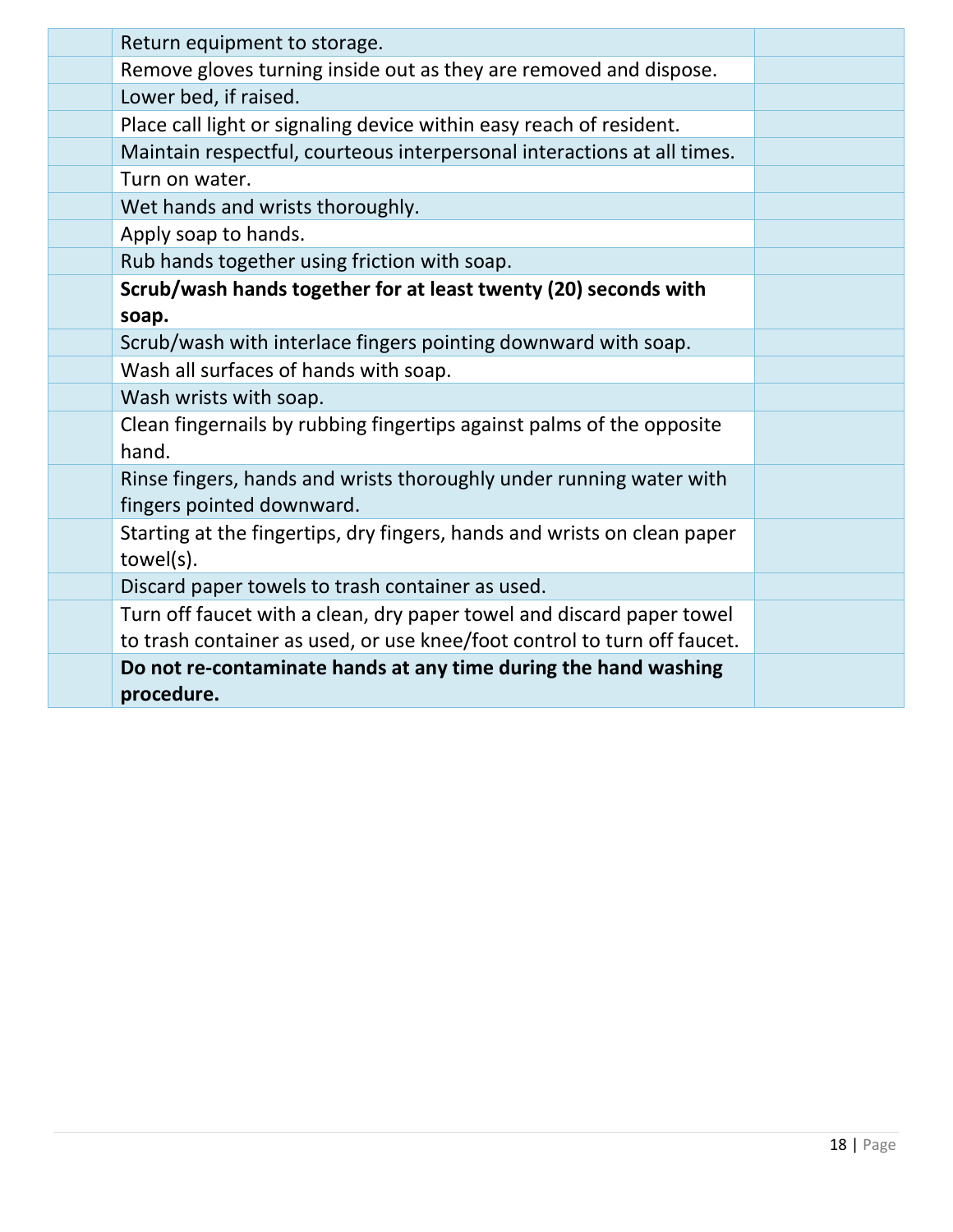#### **POSITIONING RESIDENT ON SIDE**

| Perform hand hygiene.<br>a. Cover all surfaces of hands with hand sanitizer.<br>b. Rub hands together until hands are completely dry.                                        |  |
|------------------------------------------------------------------------------------------------------------------------------------------------------------------------------|--|
| Explain the procedure to the resident. (Speak clearly, directly,<br>maintaining face-to-face contact whenever possible.)                                                     |  |
| Provide for privacy.                                                                                                                                                         |  |
| Position bed flat.                                                                                                                                                           |  |
| Raise bed height.                                                                                                                                                            |  |
| Direct RN Test Observer to stand on side of the bed opposite working<br>side of the bed to provide safety.                                                                   |  |
| From the working side of bed - gently move resident's upper body<br>toward self.                                                                                             |  |
| From the working side of the bed - gently move resident's hips<br>toward self.                                                                                               |  |
| From the working side of the bed $-$ gently move resident's legs<br>toward self.                                                                                             |  |
| Gently assist/turn resident to slowly roll onto correct side that the RN<br>Test Observer stated in the scenario that was read to the candidate at<br>the start of the task. |  |
| Place or adjust pillow under resident's head for support.                                                                                                                    |  |
| Reposition resident's arm and shoulder so that the resident is not<br>lying on arm.                                                                                          |  |
| Place support device under the resident's upside arm.                                                                                                                        |  |
| Place support device behind resident's back.                                                                                                                                 |  |
| Place support device between resident's legs.                                                                                                                                |  |
| Lower bed, if raised.                                                                                                                                                        |  |
| Place call light or signaling device within easy reach of resident.                                                                                                          |  |
| Maintain respectful, courteous interpersonal interactions at all times.                                                                                                      |  |
| Perform hand hygiene.                                                                                                                                                        |  |
| a. Cover all surfaces of hands with hand sanitizer.                                                                                                                          |  |
| b. Rub hands together until hands are completely dry.                                                                                                                        |  |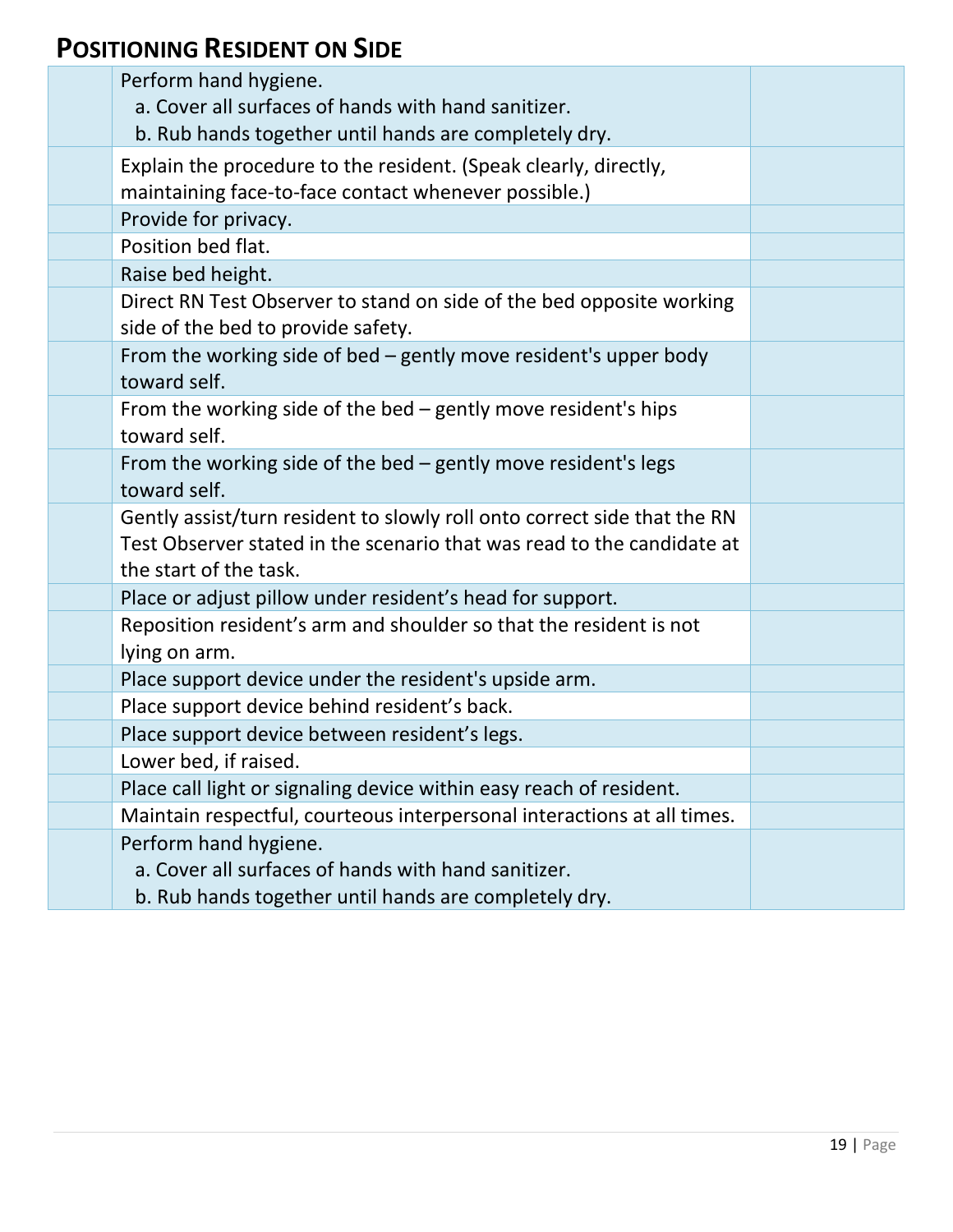#### **RANGE OF MOTION FOR ONE KNEE AND ONE ANKLE**

| Perform hand hygiene.<br>a. Cover all surfaces of hands with hand sanitizer.<br>b. Rub hands together until hands are completely dry.                     |  |
|-----------------------------------------------------------------------------------------------------------------------------------------------------------|--|
| Explain the procedure to the resident. (Speak clearly, directly,<br>maintaining face-to-face contact whenever possible.)                                  |  |
| Provide for privacy.                                                                                                                                      |  |
| Raise bed height.                                                                                                                                         |  |
| Position resident supine (bed flat).                                                                                                                      |  |
| Correctly support joints at all times by placing one hand under the<br>resident's knee and the other hand under the resident's ankle.                     |  |
| Gently bend the resident's knee.<br>a. Flexion                                                                                                            |  |
| Gently return (straighten) resident's leg to normal position.<br>a. Extension                                                                             |  |
| Gently, slowly and smoothly complete flexion and extension of the<br>knee at least three times.                                                           |  |
| Correctly support joints at all times by placing one hand under the<br>resident's foot and the other hand under the resident's ankle close to<br>the bed. |  |
| Gently push/pull the resident's foot toward head.                                                                                                         |  |
| Gently push/pull the resident's foot down with toes pointing down.                                                                                        |  |
| Gently, slowly and smoothly complete dorsiflexion and plantar flexion<br>of the ankle at least three times.                                               |  |
| Candidate must ask at least once during the ROM exercise if there<br>is/was any discomfort/pain.                                                          |  |
| Lower bed, if raised.                                                                                                                                     |  |
| Place call light or signaling device within easy reach of resident.                                                                                       |  |
| Maintain respectful, courteous interpersonal interactions at all times.                                                                                   |  |
| Perform hand hygiene.                                                                                                                                     |  |
| a. Cover all surfaces of hands with hand sanitizer.                                                                                                       |  |
| b. Rub hands together until hands are completely dry.                                                                                                     |  |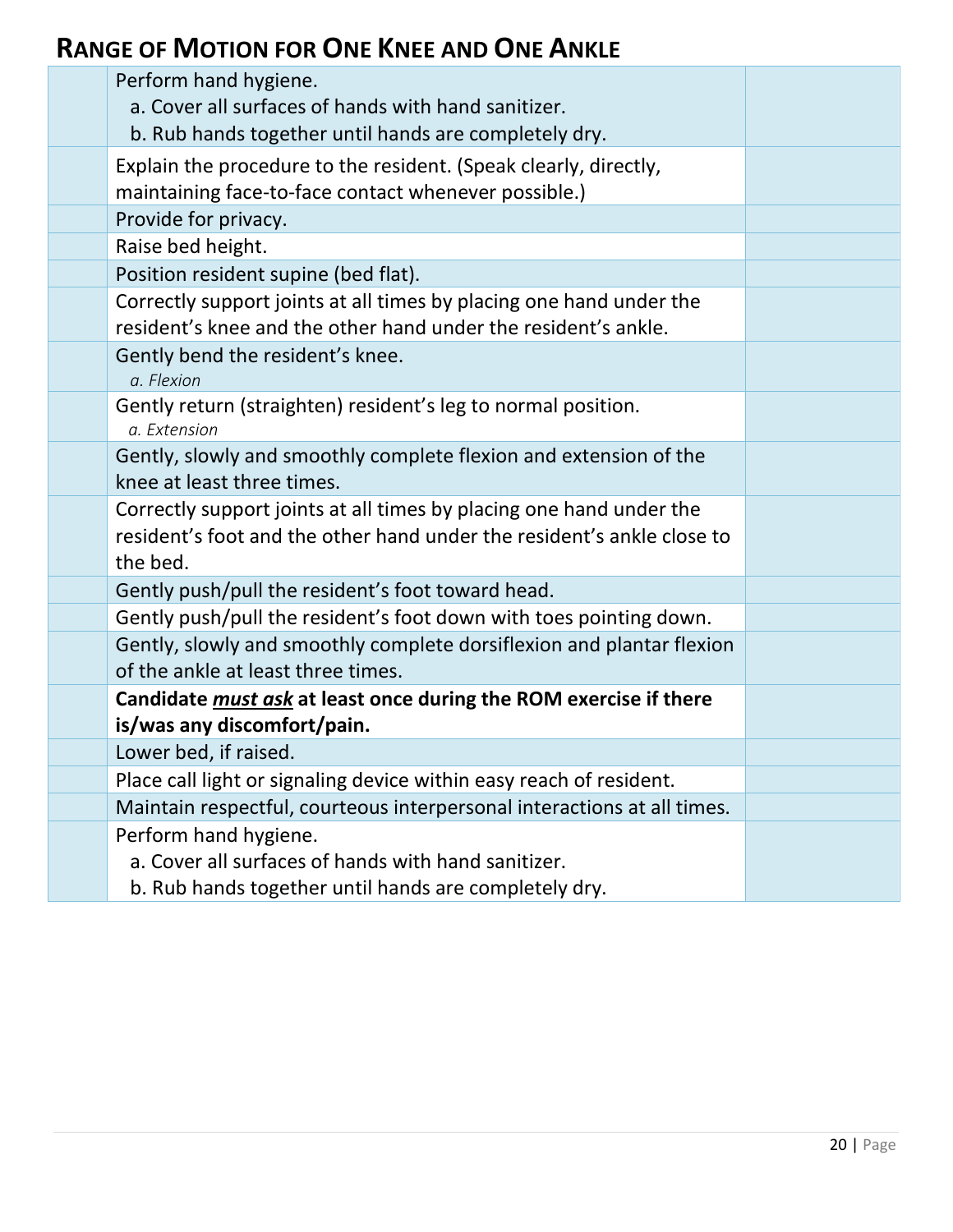#### **RANGE OF MOTION SHOULDER**

| Perform hand hygiene.<br>a. Cover all surfaces of hands with hand sanitizer.                                                               |  |
|--------------------------------------------------------------------------------------------------------------------------------------------|--|
| b. Rub hands together until hands are completely dry.                                                                                      |  |
| Explain the procedure to the resident. (Speak clearly, directly,<br>maintaining face-to-face contact whenever possible.)                   |  |
| Provide for privacy.                                                                                                                       |  |
| Raise bed height.                                                                                                                          |  |
| Position resident supine (bed flat).                                                                                                       |  |
| Correctly support joints at all times by placing one hand under the<br>resident's elbow and the other hand under the resident's wrist.     |  |
| Gently raise the resident's straightened arm up and over the<br>resident's head to ear level.<br>a. Flexion                                |  |
| Gently bring the resident's arm back down to the side of the<br>resident's body.<br>a. Extension                                           |  |
| Gently, slowly and smoothly complete flexion and extension of the<br>shoulder at least three times.                                        |  |
| Continue same support for shoulder joints by placing one hand under<br>the resident's elbow and the other hand under the resident's wrist. |  |
| Gently move the resident's entire arm away from the side of the<br>resident's body to shoulder level.<br>a. Abduction                      |  |
| Gently return resident's arm to the side of the resident's body.<br>a. Adduction                                                           |  |
| Gently, slowly and smoothly complete abduction and adduction of<br>the shoulder at least three times.                                      |  |
| Candidate <i>must ask</i> at least once during the ROM exercise if there<br>is/was any discomfort/pain.                                    |  |
| Lower bed, if raised.                                                                                                                      |  |
| Place call light or signaling device within easy reach of resident.                                                                        |  |
| Maintain respectful, courteous interpersonal interactions at all<br>times.                                                                 |  |
| Perform hand hygiene.<br>a. Cover all surfaces of hands with hand sanitizer.<br>b. Rub hands together until hands are completely dry.      |  |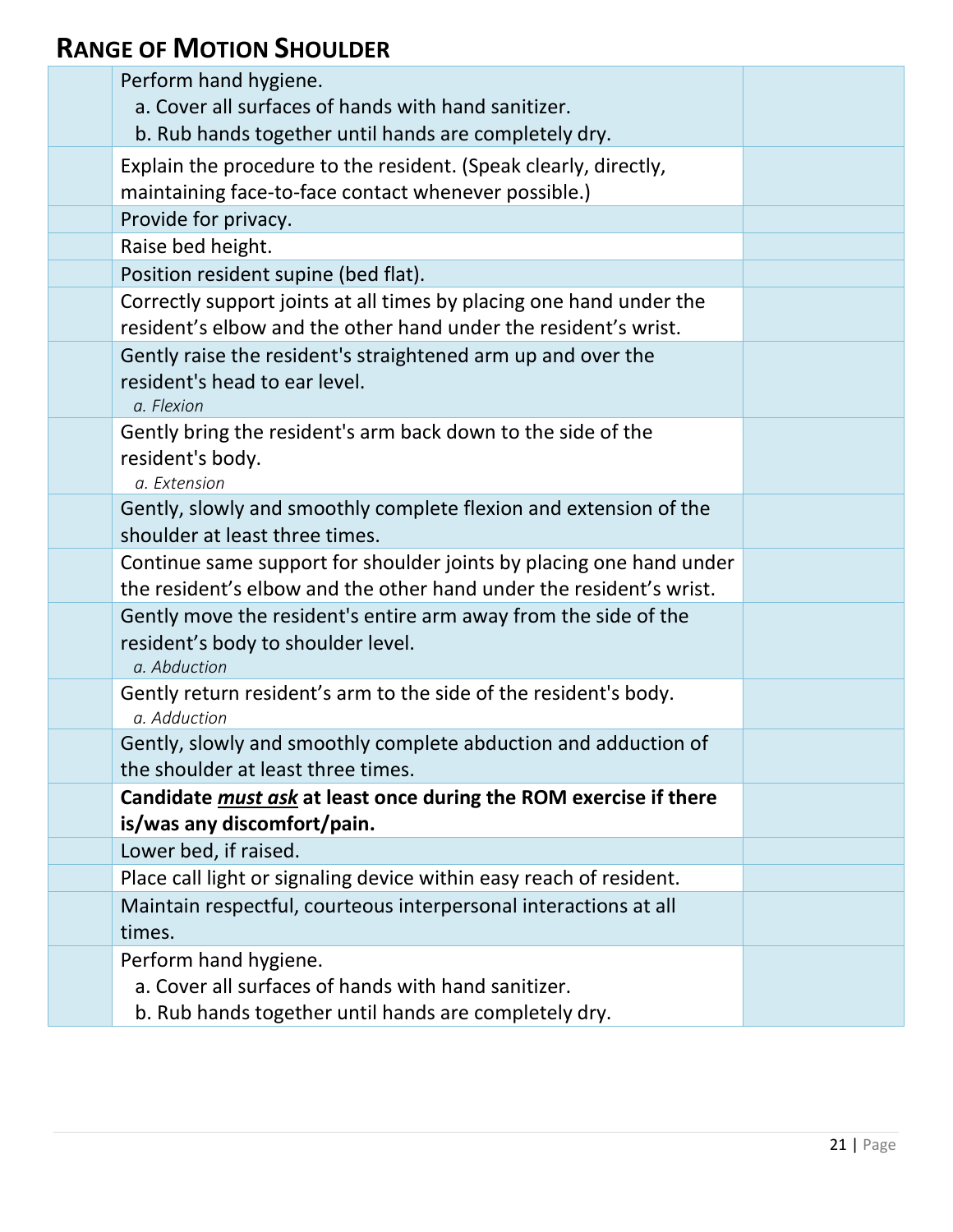#### **TRANSFER RESIDENT FROM BED TO WHEELCHAIR USING A GAIT BELT**

| Perform hand hygiene.                                                                |  |
|--------------------------------------------------------------------------------------|--|
| a. Cover all surfaces of hands with hand sanitizer.                                  |  |
| b. Rub hands together until hands are completely dry.                                |  |
| Provide for privacy.                                                                 |  |
| Explain the procedure to the resident. (Speak clearly, directly,                     |  |
| maintaining face-to-face contact whenever possible.)                                 |  |
| Obtain a gait belt for the resident.                                                 |  |
| Assist resident to put on non-skid shoes/footwear BEFORE assisting to<br>stand.      |  |
| Adjust the bed height to ensure that the resident's feet are flat on the             |  |
| floor when the resident is sitting on the edge of the bed BEFORE                     |  |
| assisting to stand.                                                                  |  |
| Lock bed brakes to ensure resident's safety BEFORE assisting to                      |  |
| stand.                                                                               |  |
| Lock wheelchair brakes to ensure resident's safety BEFORE assisting                  |  |
| to stand.                                                                            |  |
| Bring resident to a sitting position.                                                |  |
| Place gait belt around resident's waist to stabilize trunk.                          |  |
| Tighten gait belt.                                                                   |  |
| Check gait belt for tightness by slipping fingers between gait belt and<br>resident. |  |
| Ensure resident's safety by standing and positioning self facing the<br>resident.    |  |
| Grasp gait belt on both sides with an upward grasp.                                  |  |
| Bring resident to standing position.                                                 |  |
| Assist resident to pivot/turn to stand in front of the wheelchair with               |  |
| back of resident's legs against the wheelchair in a controlled manner                |  |
| that ensures safety.                                                                 |  |
| Lower resident into the wheelchair in a controlled manner that                       |  |
| ensures safety.                                                                      |  |
| Position resident with resident's hips touching the back of the<br>wheelchair seat.  |  |
| Remove gait belt.                                                                    |  |
| Place call light or signaling device within easy reach of the resident.              |  |
| Maintain respectful, courteous interpersonal interactions at all times.              |  |
| Perform hand hygiene.                                                                |  |
| a. Cover all surfaces of hands with hand sanitizer.                                  |  |
| b. Rub hands together until hands are completely dry.                                |  |